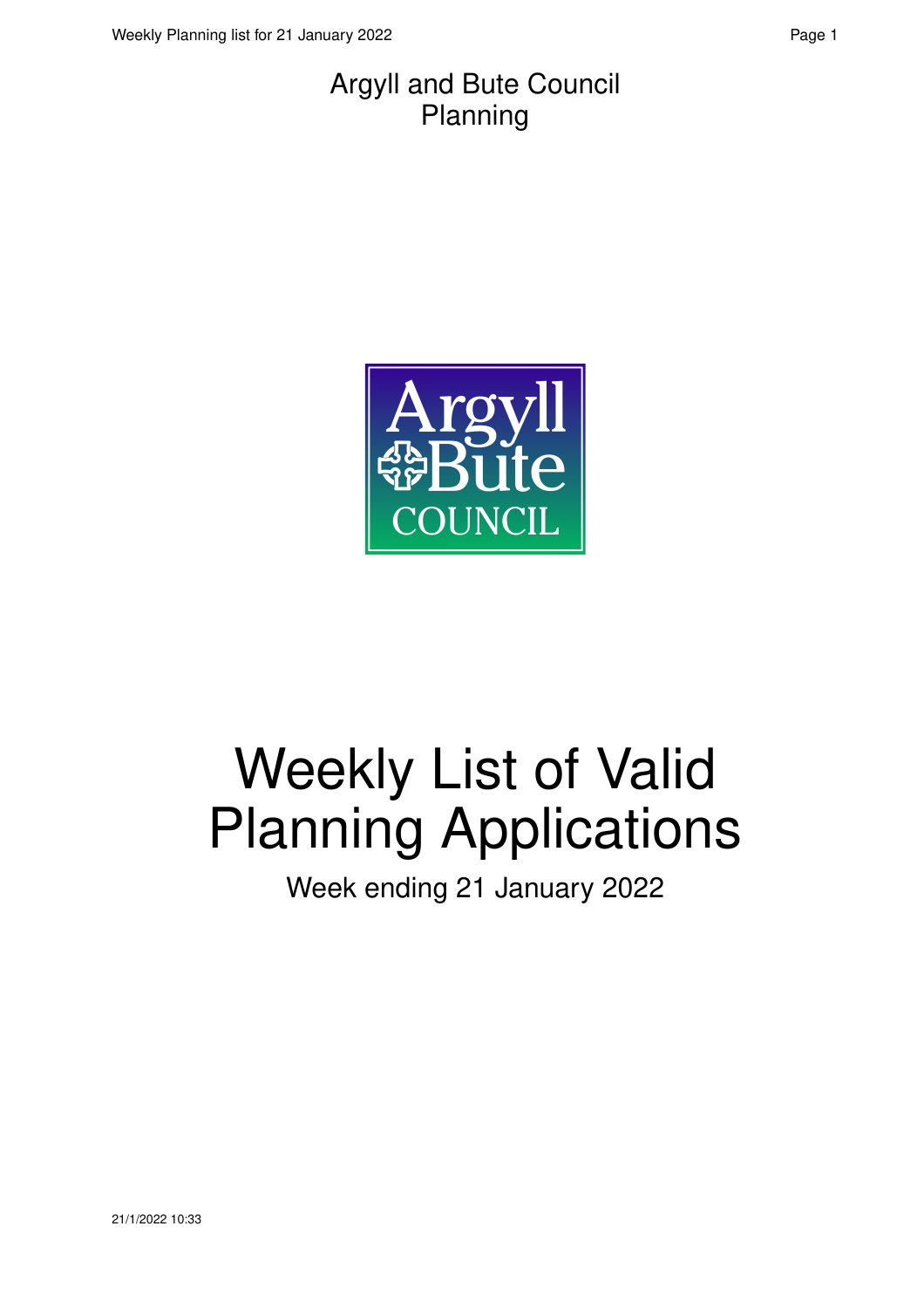## **Bute and Cowal**

| Reference:                                   | 21/02031/PP                                       | Officer:<br>Telephone:                              | <b>Brian Close</b><br>01546 605518                            |
|----------------------------------------------|---------------------------------------------------|-----------------------------------------------------|---------------------------------------------------------------|
| <b>Ward Details:</b>                         | 07 - Dunoon                                       |                                                     |                                                               |
| <b>Community Council:</b>                    | Dunoon Community Council                          |                                                     |                                                               |
| Proposal:                                    |                                                   |                                                     | Erection of garage on concrete base and extension of driveway |
| Location:                                    |                                                   | 60 Edward Street, Dunoon, Argyll And Bute, PA23 7JN |                                                               |
| <b>Applicant:</b>                            |                                                   |                                                     |                                                               |
|                                              | Mr Stephen Ward                                   |                                                     |                                                               |
|                                              |                                                   |                                                     | Woodside, 60 Edward Street, Dunoon, Argyll And Bute, PA23     |
|                                              | 7JN                                               |                                                     |                                                               |
| Agent:                                       | N/A                                               |                                                     |                                                               |
| <b>Development Type:</b><br><b>Grid Ref:</b> | N01 - Householder developments<br>216993 - 676669 |                                                     |                                                               |
| <b>Reference:</b>                            | 21/02376/PP                                       | Officer:                                            | <b>Brian Close</b>                                            |
|                                              |                                                   | Telephone:                                          | 01546 605518                                                  |
| <b>Ward Details:</b>                         | 06 - Cowal                                        |                                                     |                                                               |
| <b>Community Council:</b>                    | <b>Strachur Community Council</b>                 |                                                     |                                                               |
| Proposal:                                    |                                                   |                                                     | Erection of dwellinghouse, installation of sewage treatment   |
|                                              | plant and formation of access                     |                                                     |                                                               |
| Location:                                    |                                                   |                                                     | Land East Of Springburn And Springburn Cottage, Strathlach-   |
|                                              | lan, Cairndow, Argyll And Bute                    |                                                     |                                                               |
| <b>Applicant:</b>                            | Mr Alan Boyter                                    |                                                     |                                                               |
|                                              |                                                   |                                                     | Glaschoine House, Cairndow, Argyll And Bute, PA26 8BN         |
| Agent:                                       | HebHomes Ltd                                      |                                                     |                                                               |
|                                              |                                                   |                                                     | 1.07 McLellan Works, 274 Sauchiehall Street, Glasgow, G2      |
|                                              | 3EH                                               |                                                     |                                                               |
| <b>Development Type:</b><br><b>Grid Ref:</b> | N03B - Housing - Local<br>207379 - 700136         |                                                     |                                                               |
| Reference:                                   | 21/02394/PP                                       | Officer:                                            | <b>Brian Close</b>                                            |
|                                              |                                                   | Telephone:                                          | 01546 605518                                                  |
| <b>Ward Details:</b>                         | 06 - Cowal                                        |                                                     |                                                               |
| <b>Community Council:</b>                    | <b>Strachur Community Council</b>                 |                                                     |                                                               |
| Proposal:                                    |                                                   |                                                     | Erection of dwellinghouse and garage, installation of sewage  |
|                                              |                                                   | treatment plant and formation of access             |                                                               |
| Location:                                    |                                                   |                                                     | Plot 2 Land South West Of Allt Darach, Strathlachlan, Argyll  |
|                                              | And Bute                                          |                                                     |                                                               |
| <b>Applicant:</b>                            | Mr Jim Scott                                      |                                                     |                                                               |
|                                              |                                                   | 10 Brunel Way, Havant, Hampshire, PO9 3NZ           |                                                               |
| Agent:                                       | HebHomes Ltd                                      |                                                     |                                                               |
|                                              |                                                   |                                                     | 1.07 McLellan Works, 274 Sauchiehall Street, Glasgow, G2      |
|                                              | 3EH                                               |                                                     |                                                               |
| <b>Development Type:</b><br><b>Grid Ref:</b> | N03B - Housing - Local<br>207379 - 700136         |                                                     |                                                               |
|                                              |                                                   |                                                     |                                                               |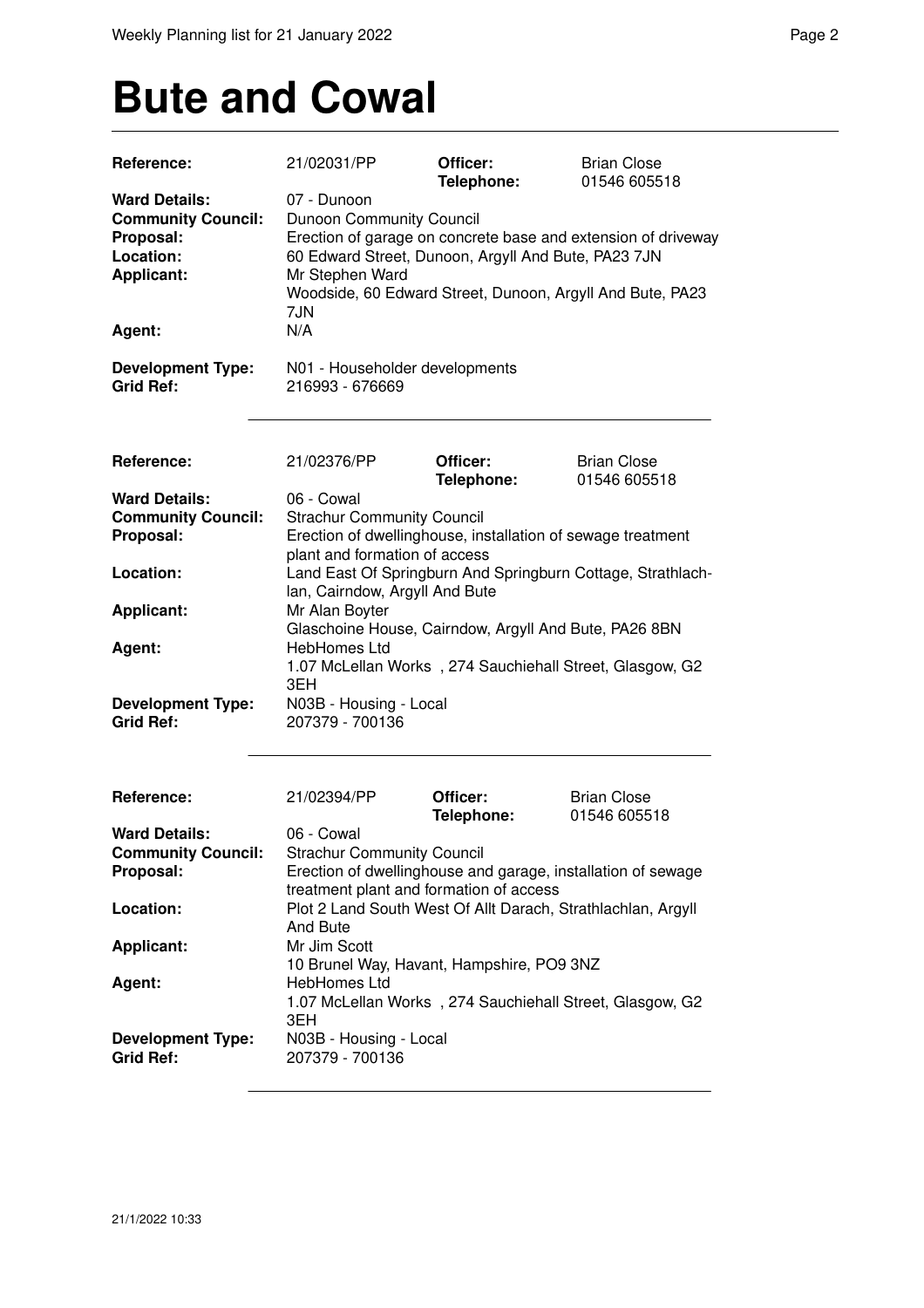Weekly Planning list for 21 January 2022 **Page 3** Page 3

| Reference:                | 21/02464/PP                                              | Officer:<br>Telephone: | <b>Brian Close</b><br>01546 605518 |  |
|---------------------------|----------------------------------------------------------|------------------------|------------------------------------|--|
| <b>Ward Details:</b>      | 06 - Cowal                                               |                        |                                    |  |
| <b>Community Council:</b> | <b>Sandbank Community Council</b>                        |                        |                                    |  |
| Proposal:                 | Alterations and erection of balcony                      |                        |                                    |  |
| Location:                 | Former Sandbank Church, High Road, Sandbank, Dunoon,     |                        |                                    |  |
|                           | Argyll And Bute, PA23 8PX                                |                        |                                    |  |
| Applicant:                | Mr Gordon Thompson                                       |                        |                                    |  |
|                           | Sandbank Church, High Road, Sandbank, Dunoon, Argyll And |                        |                                    |  |
|                           | Bute, PA23 8PX                                           |                        |                                    |  |
| Agent:                    | Architeco Ltd                                            |                        |                                    |  |
|                           | 43 Argyll Street, Dunoon, Argyll And Bute, PA23 7HG      |                        |                                    |  |
| <b>Development Type:</b>  | N10B - Other developments - Local                        |                        |                                    |  |
| <b>Grid Ref:</b>          | 216230 - 680330                                          |                        |                                    |  |

| <b>Reference:</b>                            | 21/02666/PP                                                                                                                                                                | Officer:<br>Telephone: | <b>Brian Close</b><br>01546 605518 |
|----------------------------------------------|----------------------------------------------------------------------------------------------------------------------------------------------------------------------------|------------------------|------------------------------------|
| <b>Ward Details:</b>                         | 06 - Cowal                                                                                                                                                                 |                        |                                    |
| <b>Community Council:</b>                    | <b>Cairndow Community Council</b>                                                                                                                                          |                        |                                    |
| Proposal:                                    | Erection of dwellinghouse with attached garage, formation of<br>vehicular access, installation of air source heat pump and con-<br>nections to drainage and water supplies |                        |                                    |
| Location:                                    | Plot 1 Pheasant Field, Cairndow, Argyll And Bute                                                                                                                           |                        |                                    |
| <b>Applicant:</b>                            | Mr And Mrs Paul And Sam Colburn And Bennett<br>Merk Park, Glen Fyne, Cairndow, Argyll And Bute, PA26 8BJ                                                                   |                        |                                    |
| Agent:                                       | Arbour<br>Ardkinglas, Cairndow, Argyll And Bute, PA26 8BG                                                                                                                  |                        |                                    |
| <b>Development Type:</b><br><b>Grid Ref:</b> | N03B - Housing - Local<br>217643 - 709824                                                                                                                                  |                        |                                    |

| Reference:                                   | 21/02694/PP                                                                                       | Officer:<br>Telephone: | Steven Gove<br>01546 605518 |  |  |
|----------------------------------------------|---------------------------------------------------------------------------------------------------|------------------------|-----------------------------|--|--|
| <b>Ward Details:</b>                         | 06 - Cowal                                                                                        |                        |                             |  |  |
| <b>Community Council:</b>                    | <b>Kilfinan Community Council</b>                                                                 |                        |                             |  |  |
| Proposal:                                    | Erection of garage with workshop above for domestic use and<br>widening of access                 |                        |                             |  |  |
| Location:                                    | 1 Rockholm Villa, Shore Road, Kames, Tighnabruaich, Argyll<br>And Bute, PA21 2AF                  |                        |                             |  |  |
| <b>Applicant:</b>                            | Mr And Mrs J Liddiard<br>Rockholm, Shore Road, Kames, Tighnabruaich, Argyll And<br>Bute, PA21 2AF |                        |                             |  |  |
| Agent:                                       | Cliff Denovan<br>19 Eccles Road, Dunoon, Argyll And Bute, PA23 8LA                                |                        |                             |  |  |
| <b>Development Type:</b><br><b>Grid Ref:</b> | N01 - Householder developments<br>197458 - 671118                                                 |                        |                             |  |  |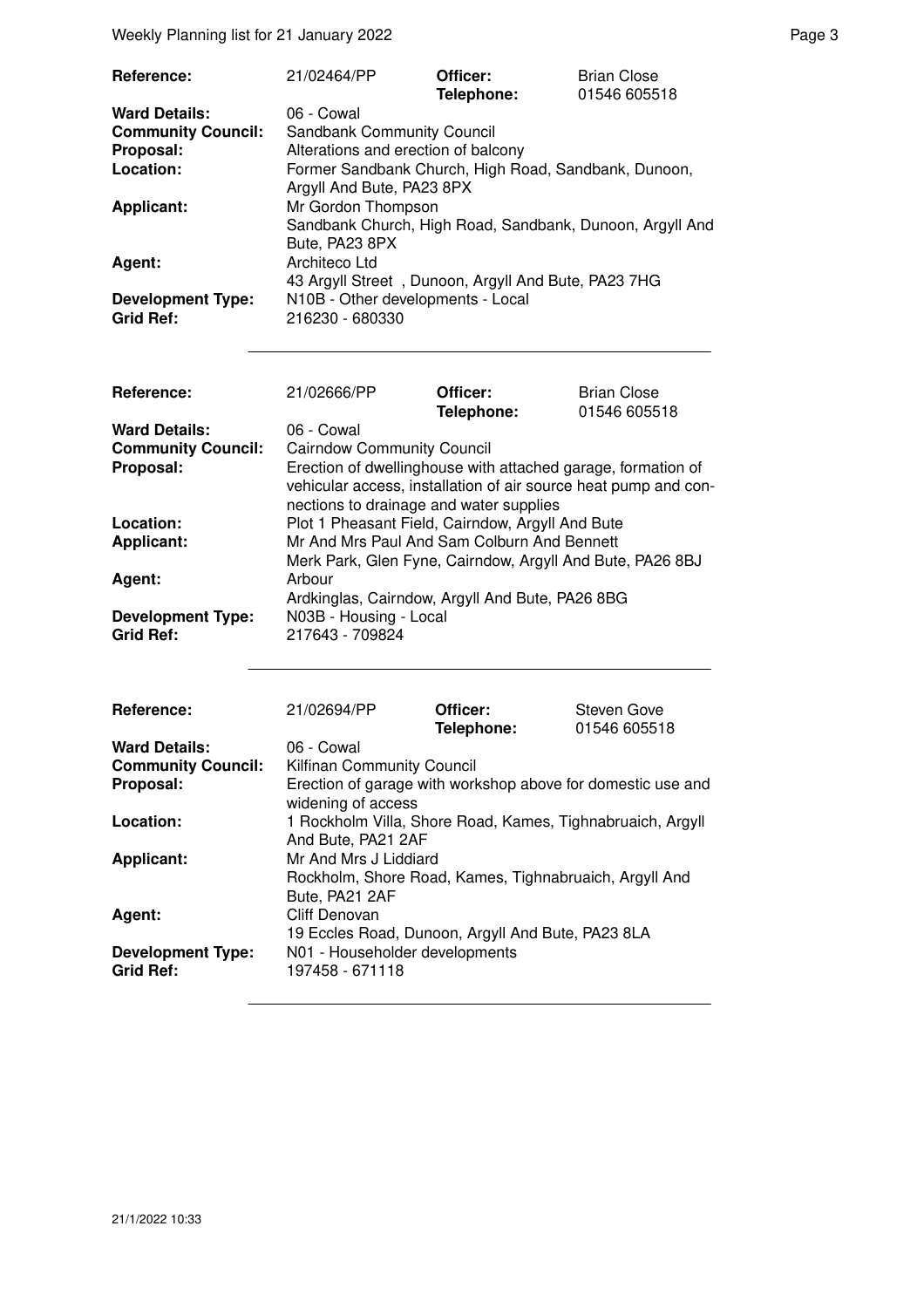| Weekly Planning list for 21 January 2022                                                                   |                                                                                                                                                                                                                                                                                                                                           |                        |                                    | Page 4 |  |
|------------------------------------------------------------------------------------------------------------|-------------------------------------------------------------------------------------------------------------------------------------------------------------------------------------------------------------------------------------------------------------------------------------------------------------------------------------------|------------------------|------------------------------------|--------|--|
| Reference:                                                                                                 | 22/00085/TPO                                                                                                                                                                                                                                                                                                                              | Officer:<br>Telephone: | <b>Brian Close</b><br>01546 605518 |        |  |
| <b>Ward Details:</b><br><b>Community Council:</b><br>Proposal:<br>Location:<br><b>Applicant:</b><br>Agent: | 06 - Cowal<br>Kirn And Hunters Quay Community Council<br>Proposed felling and replanting of 1 Beech tree<br>Hunters Quay Holiday Village (15 Deercroft), Hunters Quay,<br>Dunoon, Argyll And Bute, PA23 8HP<br>Mr Allan Campbell<br>Hunters Quay Holiday Village, Hunters Quay, Dunoon, Argyll<br>And Bute, PA23 8HP<br>Mr Craig McBurney |                        |                                    |        |  |
| <b>Development Type:</b><br><b>Grid Ref:</b>                                                               | 32 Broxwood Place, Sandbank, Dunoon, Argyll And Bute<br>N0 - not required for statutory returns<br>217781 - 679474                                                                                                                                                                                                                        |                        |                                    |        |  |
| Reference:                                                                                                 | 22/00104/TELNOT                                                                                                                                                                                                                                                                                                                           | Officer:<br>Telephone: | <b>Brian Close</b><br>01546 605518 |        |  |
| <b>Ward Details:</b><br><b>Community Council:</b><br>Proposal:<br>Location:<br><b>Applicant:</b><br>Agent: | 07 - Dunoon<br><b>Dunoon Community Council</b><br>Removal of 3 antennas, installation of 3 replacement antennas<br>and associated works<br>Dunoon Telecommunications Mast, Victoria Road, Dunoon,<br>Argyll And Bute<br><b>Beacon Comms</b><br>10 Sovereign Park, Cleveland Way, Hemel Hempstead, HP2<br>7DA<br>N/A                       |                        |                                    |        |  |
| <b>Development Type:</b><br><b>Grid Ref:</b>                                                               | N0 - not required for statutory returns<br>217210 - 677030                                                                                                                                                                                                                                                                                |                        |                                    |        |  |
| Reference:                                                                                                 | 22/00105/FDP                                                                                                                                                                                                                                                                                                                              | Officer:<br>Telephone: | Steven Gove<br>01546 605518        |        |  |
| <b>Ward Details:</b><br><b>Community Council:</b><br>Proposal:<br>Location:<br><b>Applicant:</b><br>Agent: | 06 - Cowal<br>Kilfinan Community Council<br>Long Term Forest Plan<br>Acharossan Woodland, Tighnabruaich, Argyll And Bute<br><b>Scottish Forestry</b><br>Perth & Argyll Conservancy, Upper Battleby, Redgorton,<br>Perth, PH1 3EN<br>N/A                                                                                                   |                        |                                    |        |  |
| <b>Development Type:</b><br><b>Grid Ref:</b>                                                               | N0 - not required for statutory returns<br>195600 - 675561                                                                                                                                                                                                                                                                                |                        |                                    |        |  |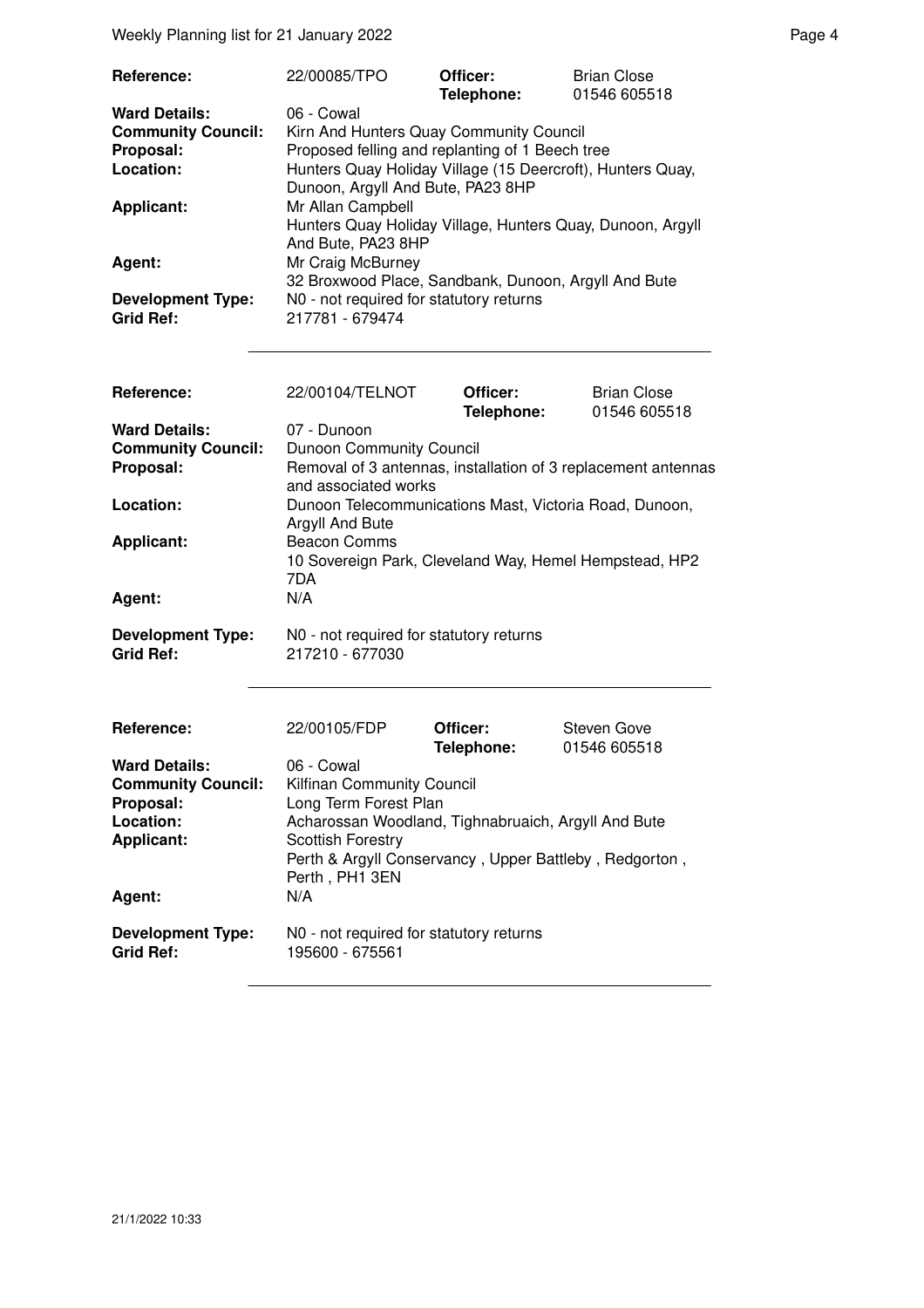# **Major Applications Team**

| <b>Reference:</b>         | 21/01879/PP                                                                                                                    | Officer:                                                                                                                                                                                                                                                           | David Moore  |  |  |
|---------------------------|--------------------------------------------------------------------------------------------------------------------------------|--------------------------------------------------------------------------------------------------------------------------------------------------------------------------------------------------------------------------------------------------------------------|--------------|--|--|
|                           |                                                                                                                                | Telephone:                                                                                                                                                                                                                                                         | 01546 605518 |  |  |
| <b>Ward Details:</b>      | 11 - Helensburgh And Lomond South                                                                                              |                                                                                                                                                                                                                                                                    |              |  |  |
| <b>Community Council:</b> | <b>Helensburgh Community Council</b>                                                                                           |                                                                                                                                                                                                                                                                    |              |  |  |
| Proposal:                 | Residential development on part of Helensburgh golf course<br>(including affordable housing); demolition of the existing club- |                                                                                                                                                                                                                                                                    |              |  |  |
|                           |                                                                                                                                | house and ancillary buildings and erection a new clubhouse<br>and supporting facilities; full revision and upgrade of new and<br>retained golf holes providing an enhanced community facility of<br>an 18 hole golf course; and the creation of a new par 3 course |              |  |  |
| Location:                 | burgh, Argyll And Bute, G84 9HZ                                                                                                | Helensburgh Golf Course, 25 East Abercromby Street, Helens-                                                                                                                                                                                                        |              |  |  |
| <b>Applicant:</b>         |                                                                                                                                | Taylor Wimpey UK Ltd & Helensburgh Golf Club                                                                                                                                                                                                                       |              |  |  |
|                           |                                                                                                                                | Lightyear Building, Marchburn Drive, Paisley, PA3 2SJ                                                                                                                                                                                                              |              |  |  |
| Agent:                    | Montagu Evans LLP                                                                                                              |                                                                                                                                                                                                                                                                    |              |  |  |
|                           | 302 St Vincent Street, Glasgow, G2 5RU                                                                                         |                                                                                                                                                                                                                                                                    |              |  |  |
| <b>Development Type:</b>  | N10A - Other developments - Major                                                                                              |                                                                                                                                                                                                                                                                    |              |  |  |
| <b>Grid Ref:</b>          | 230744 - 683190                                                                                                                |                                                                                                                                                                                                                                                                    |              |  |  |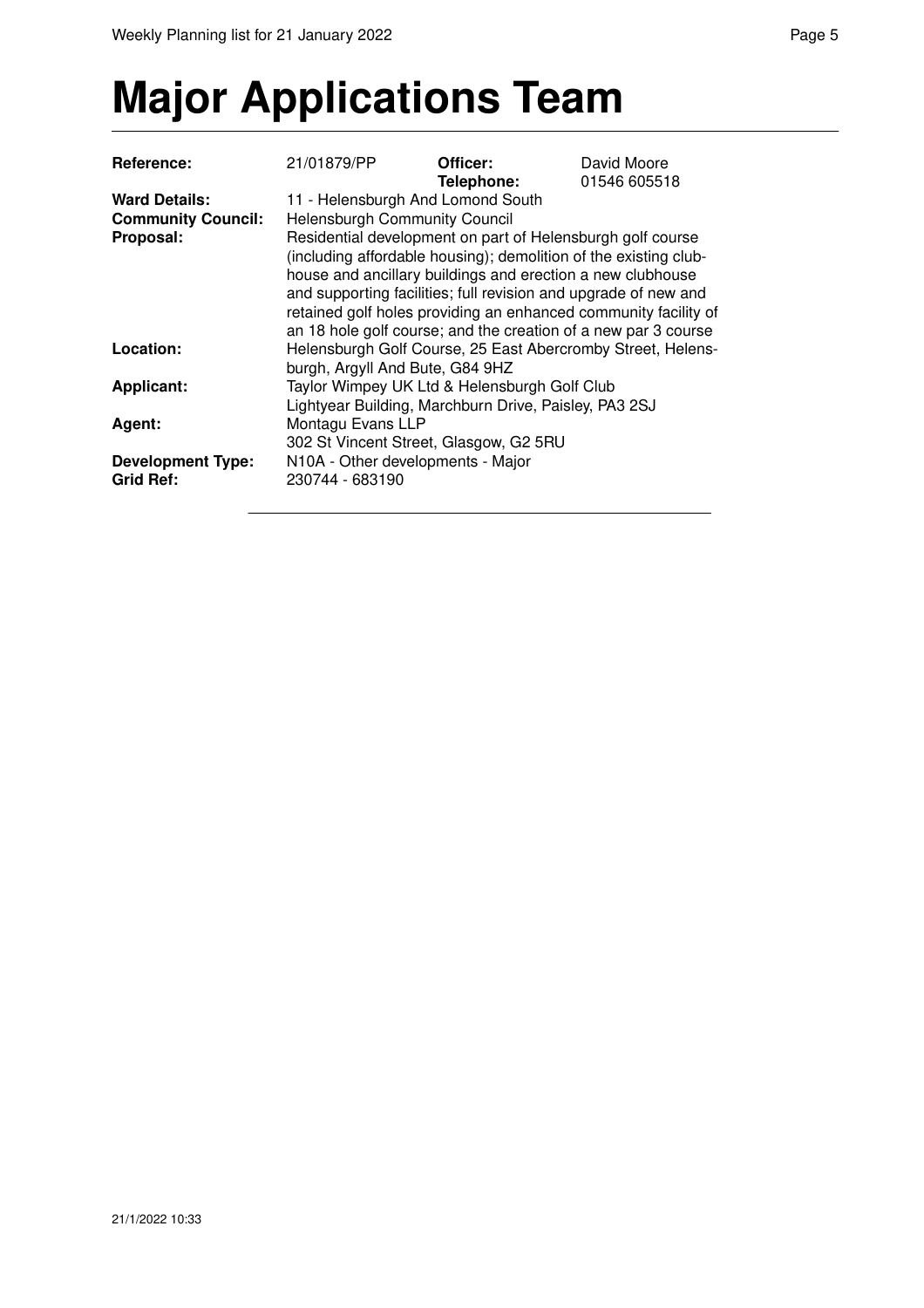### **Helensburgh and Lomond**

| Reference:                | 21/01462/PP                                               | Officer:<br>Telephone: | Karen Malloy<br>01546 605518                                    |  |  |
|---------------------------|-----------------------------------------------------------|------------------------|-----------------------------------------------------------------|--|--|
| <b>Ward Details:</b>      | 11 - Helensburgh And Lomond South                         |                        |                                                                 |  |  |
| <b>Community Council:</b> | <b>Cardross Community Council</b>                         |                        |                                                                 |  |  |
| Proposal:                 |                                                           |                        | Demolition of garage, erection of single storey rear extension  |  |  |
|                           |                                                           |                        | with garden deck area and erection of replacement detached      |  |  |
|                           | garage                                                    |                        |                                                                 |  |  |
| Location:                 |                                                           |                        | 1 Bainfield Road, Cardross, Dumbarton, Argyll And Bute, G82     |  |  |
|                           | 5JQ                                                       |                        |                                                                 |  |  |
| <b>Applicant:</b>         | <b>Mrs Sharon Nicholls</b>                                |                        |                                                                 |  |  |
|                           |                                                           |                        | 1 Bainfield Road, Cardross, Dumbarton, Argyll And Bute, G82     |  |  |
|                           | 5JQ                                                       |                        |                                                                 |  |  |
| Agent:                    | N/A                                                       |                        |                                                                 |  |  |
|                           |                                                           |                        |                                                                 |  |  |
| <b>Development Type:</b>  | N01 - Householder developments                            |                        |                                                                 |  |  |
| <b>Grid Ref:</b>          | 234950 - 677042                                           |                        |                                                                 |  |  |
|                           |                                                           |                        |                                                                 |  |  |
|                           |                                                           |                        |                                                                 |  |  |
| Reference:                | 21/02382/PP                                               | Officer:               | Norman Shewan                                                   |  |  |
|                           |                                                           | Telephone:             | 01546 605518                                                    |  |  |
| <b>Ward Details:</b>      | 09 - Lomond North                                         |                        |                                                                 |  |  |
| <b>Community Council:</b> | Cove And Kilcreggan Community Council                     |                        |                                                                 |  |  |
| Proposal:                 |                                                           |                        | Erection of 5 dwellinghouses, double garage, stables, installa- |  |  |
|                           | tion of sewage treatment plant and formation of vehicular |                        |                                                                 |  |  |
|                           | access                                                    |                        |                                                                 |  |  |
| Location:                 |                                                           |                        | Land At Junction Of B833 Portkil Road, Kilcreggan, Argyll And   |  |  |
|                           | <b>Bute</b>                                               |                        |                                                                 |  |  |
| <b>Applicant:</b>         | <b>KW Contracts</b>                                       |                        |                                                                 |  |  |
|                           |                                                           |                        | 52-54 East Clyde Street, Helensburgh, Argyll And Bute, G84      |  |  |
|                           | 7PG                                                       |                        |                                                                 |  |  |
| Agent:                    | Gordon Harrison                                           |                        |                                                                 |  |  |
|                           | 73 Glasgow Road, Dumbarton, G82 1RE                       |                        |                                                                 |  |  |
| <b>Development Type:</b>  | N03B - Housing - Local                                    |                        |                                                                 |  |  |
| <b>Grid Ref:</b>          | 225195 - 681304                                           |                        |                                                                 |  |  |
|                           |                                                           |                        |                                                                 |  |  |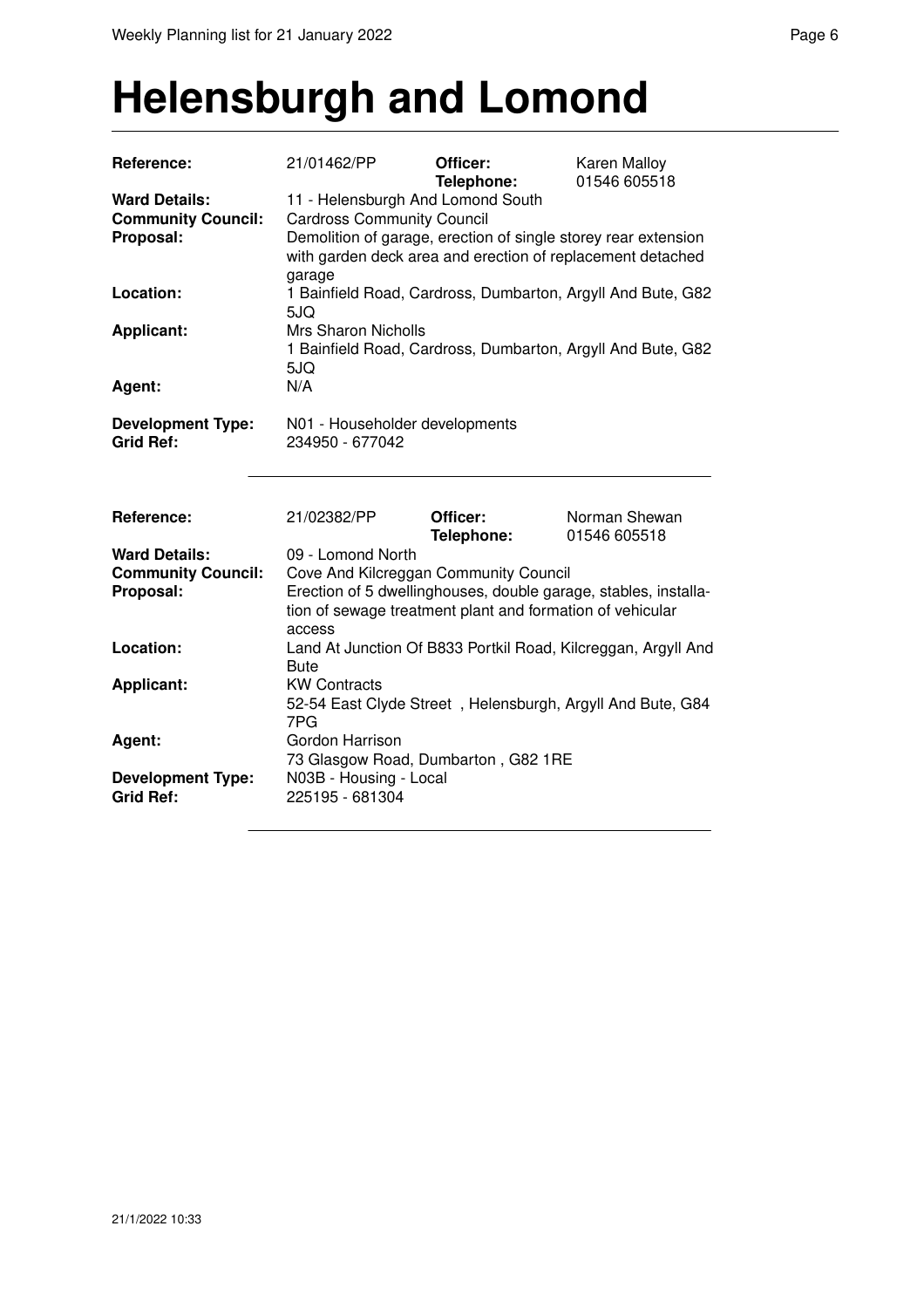Weekly Planning list for 21 January 2022 **Page 7** Neekly Planning list for 21 January 2022

| Reference:                | 21/02388/PP                                                                                         | Officer:<br>Telephone: | Allocated To Area Office<br>01546 605518           |  |
|---------------------------|-----------------------------------------------------------------------------------------------------|------------------------|----------------------------------------------------|--|
| <b>Ward Details:</b>      | 10 - Helensburgh Central                                                                            |                        |                                                    |  |
| <b>Community Council:</b> | <b>Helensburgh Community Council</b>                                                                |                        |                                                    |  |
| Proposal:                 | Replace existing single glazed timber windows with new double<br>glazed UPVC windows                |                        |                                                    |  |
| Location:                 | 10 East Montrose Street, Helensburgh, Argyll And Bute, G84<br>7HU                                   |                        |                                                    |  |
| <b>Applicant:</b>         | Amey Defence Housing                                                                                |                        |                                                    |  |
|                           | Royal Navy And Royal Marine Welfare, 1-5 Churchill Square,<br>Helensburgh, Argyll And Bute, G84 9HL |                        |                                                    |  |
| Agent:                    | <b>ECD Architects</b>                                                                               |                        |                                                    |  |
|                           |                                                                                                     |                        | Centrum Building, 38 Queen Street, Glasgow, G1 3DX |  |
| <b>Development Type:</b>  | N01 - Householder developments                                                                      |                        |                                                    |  |
| <b>Grid Ref:</b>          | 230452 - 682472                                                                                     |                        |                                                    |  |

| <b>Reference:</b>                            | 21/02550/PP                                                                                                                                                                                                                                                        | Officer:<br>Telephone: | Howard Young<br>01546 605518 |  |
|----------------------------------------------|--------------------------------------------------------------------------------------------------------------------------------------------------------------------------------------------------------------------------------------------------------------------|------------------------|------------------------------|--|
| <b>Ward Details:</b>                         | 10 - Helensburgh Central                                                                                                                                                                                                                                           |                        |                              |  |
| <b>Community Council:</b>                    | <b>Helensburgh Community Council</b>                                                                                                                                                                                                                               |                        |                              |  |
| Proposal:                                    | Amendment to planning permission 21/00271/PP (Demolition<br>of garage, erection of attached dwellinghouse and formation of<br>vehicular access). Addition of ground floor window on the west<br>elevation, accessible parking space and erection of garden<br>shed |                        |                              |  |
| Location:                                    | Garden Ground Of Larchmount, West Montrose Street, Helens-<br>burgh, Argyll And Bute, G84 9ND                                                                                                                                                                      |                        |                              |  |
| <b>Applicant:</b>                            | Mrs Margery Osborne                                                                                                                                                                                                                                                |                        |                              |  |
|                                              | Brandon Lodge, 119 West Princes Street, Helensburgh, Argyll<br>And Bute, G84 8EX                                                                                                                                                                                   |                        |                              |  |
| Agent:                                       | Lawrence Hill Architecture And Design                                                                                                                                                                                                                              |                        |                              |  |
|                                              | 9 West Montrose Street, Helensburgh, Argyll And Bute, G84<br>9NR                                                                                                                                                                                                   |                        |                              |  |
| <b>Development Type:</b><br><b>Grid Ref:</b> | N03B - Housing - Local<br>229591 - 682745                                                                                                                                                                                                                          |                        |                              |  |

| Reference:                | 21/02690/PP                                             | Officer:<br>Telephone: | Allocated To Area Office<br>01546 605518                     |  |
|---------------------------|---------------------------------------------------------|------------------------|--------------------------------------------------------------|--|
| <b>Ward Details:</b>      | 10 - Helensburgh Central                                |                        |                                                              |  |
| <b>Community Council:</b> | Helensburgh Community Council                           |                        |                                                              |  |
| Proposal:                 |                                                         |                        | Replace existing door and side screen with new rosewood tim- |  |
|                           | ber door and side screen                                |                        |                                                              |  |
| Location:                 | 16A Queen Street, Helensburgh, Argyll And Bute, G84 9LG |                        |                                                              |  |
| <b>Applicant:</b>         | Mr And Mrs A Clark                                      |                        |                                                              |  |
|                           | 16A Queen Street, Helensburgh, Argyll And Bute, G84 9LG |                        |                                                              |  |
| Agent:                    | CRsmith                                                 |                        |                                                              |  |
|                           |                                                         |                        | Registered Office, Gardeners Street, Dunfermline, KY12 0RN   |  |
| <b>Development Type:</b>  | N01 - Householder developments                          |                        |                                                              |  |
| <b>Grid Ref:</b>          | 229571 - 683181                                         |                        |                                                              |  |
|                           |                                                         |                        |                                                              |  |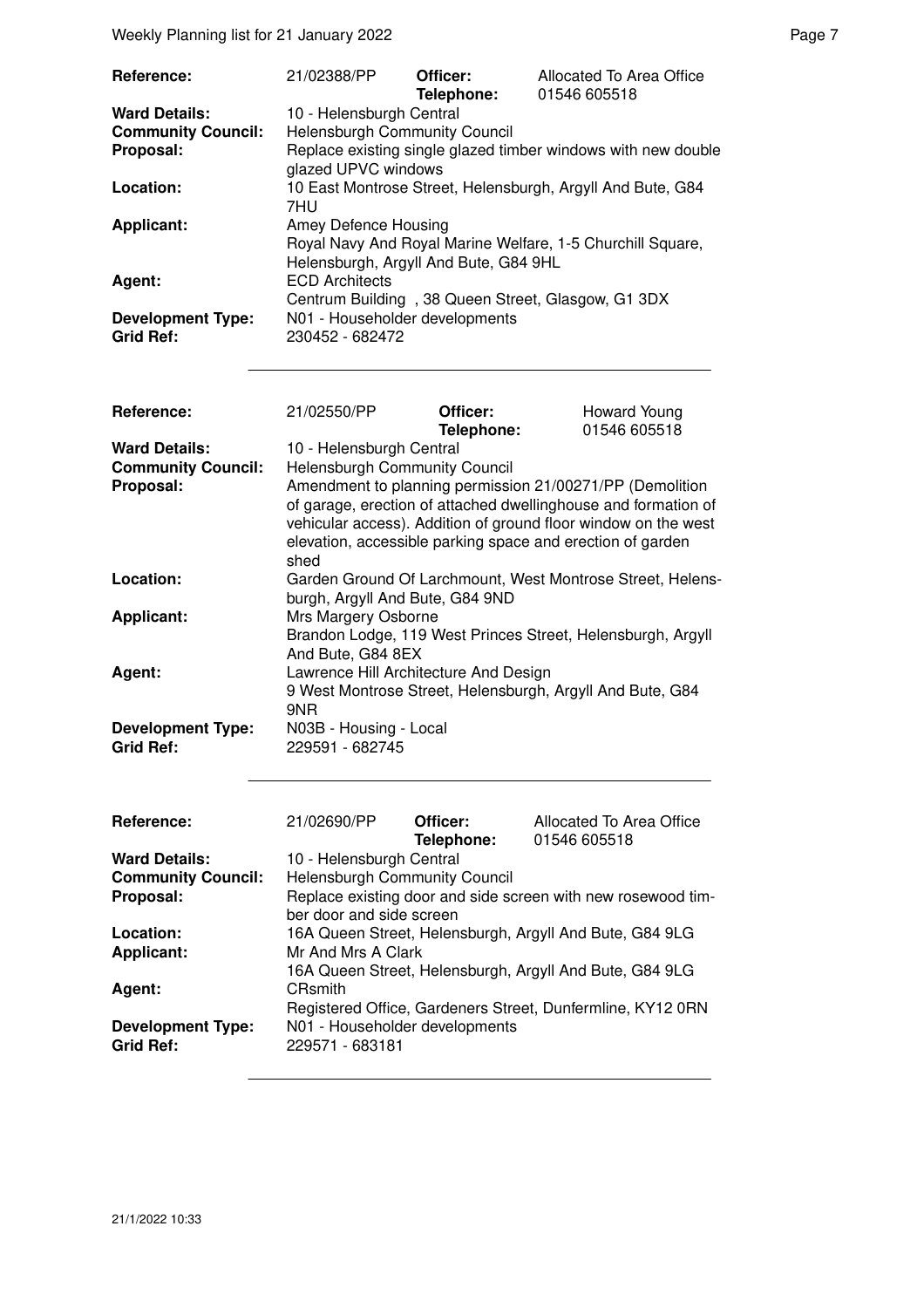Weekly Planning list for 21 January 2022 **Page 8** Page 8

| <b>Reference:</b>         | 21/02710/PP                                                                                                                  | Officer:<br>Telephone: | Allocated To Area Office<br>01546 605518                   |
|---------------------------|------------------------------------------------------------------------------------------------------------------------------|------------------------|------------------------------------------------------------|
| <b>Ward Details:</b>      | 11 - Helensburgh And Lomond South                                                                                            |                        |                                                            |
| <b>Community Council:</b> | <b>Helensburgh Community Council</b>                                                                                         |                        |                                                            |
| Proposal:                 | Conversion of attic to form living accommodation including<br>increasing roof pitch, and erection of single storey extension |                        |                                                            |
| Location:                 | 38 Kildonan Drive, Helensburgh, Argyll And Bute, G84 9SA                                                                     |                        |                                                            |
| <b>Applicant:</b>         | Mr And Mrs G Jakeman                                                                                                         |                        |                                                            |
|                           | 38 Kildonan Drive, Helensburgh, Argyll And Bute, G84 9SA                                                                     |                        |                                                            |
| Agent:                    | <b>HMA Architects</b>                                                                                                        |                        |                                                            |
|                           |                                                                                                                              |                        | 19 Charlotte Street, Helensburgh, Argyll And Bute, G84 7EZ |
| <b>Development Type:</b>  | N01 - Householder developments                                                                                               |                        |                                                            |
| <b>Grid Ref:</b>          | 230722 - 682726                                                                                                              |                        |                                                            |
|                           |                                                                                                                              |                        |                                                            |
|                           |                                                                                                                              |                        |                                                            |

| <b>Reference:</b>         | 22/00086/TELNOT                         | Officer:<br>Telephone: | Allocated To Area Office<br>01546 605518                         |
|---------------------------|-----------------------------------------|------------------------|------------------------------------------------------------------|
| <b>Ward Details:</b>      | 09 - Lomond North                       |                        |                                                                  |
| <b>Community Council:</b> | <b>Garelochhead Community Council</b>   |                        |                                                                  |
| Proposal:                 |                                         |                        | Installation of 1x 10 metre light pole and 1x 9 metre light pole |
| Location:                 |                                         |                        | Land North Of Dalriada, Feuins Road, Portincaple, Argyll And     |
|                           | <b>Bute</b>                             |                        |                                                                  |
| <b>Applicant:</b>         | Openreach                               |                        |                                                                  |
|                           | 81 Newgate Street, London, EC1A 7AJ     |                        |                                                                  |
| Agent:                    | N/A                                     |                        |                                                                  |
|                           |                                         |                        |                                                                  |
| <b>Development Type:</b>  | N0 - not required for statutory returns |                        |                                                                  |
| <b>Grid Ref:</b>          | 223340 - 693137                         |                        |                                                                  |
|                           |                                         |                        |                                                                  |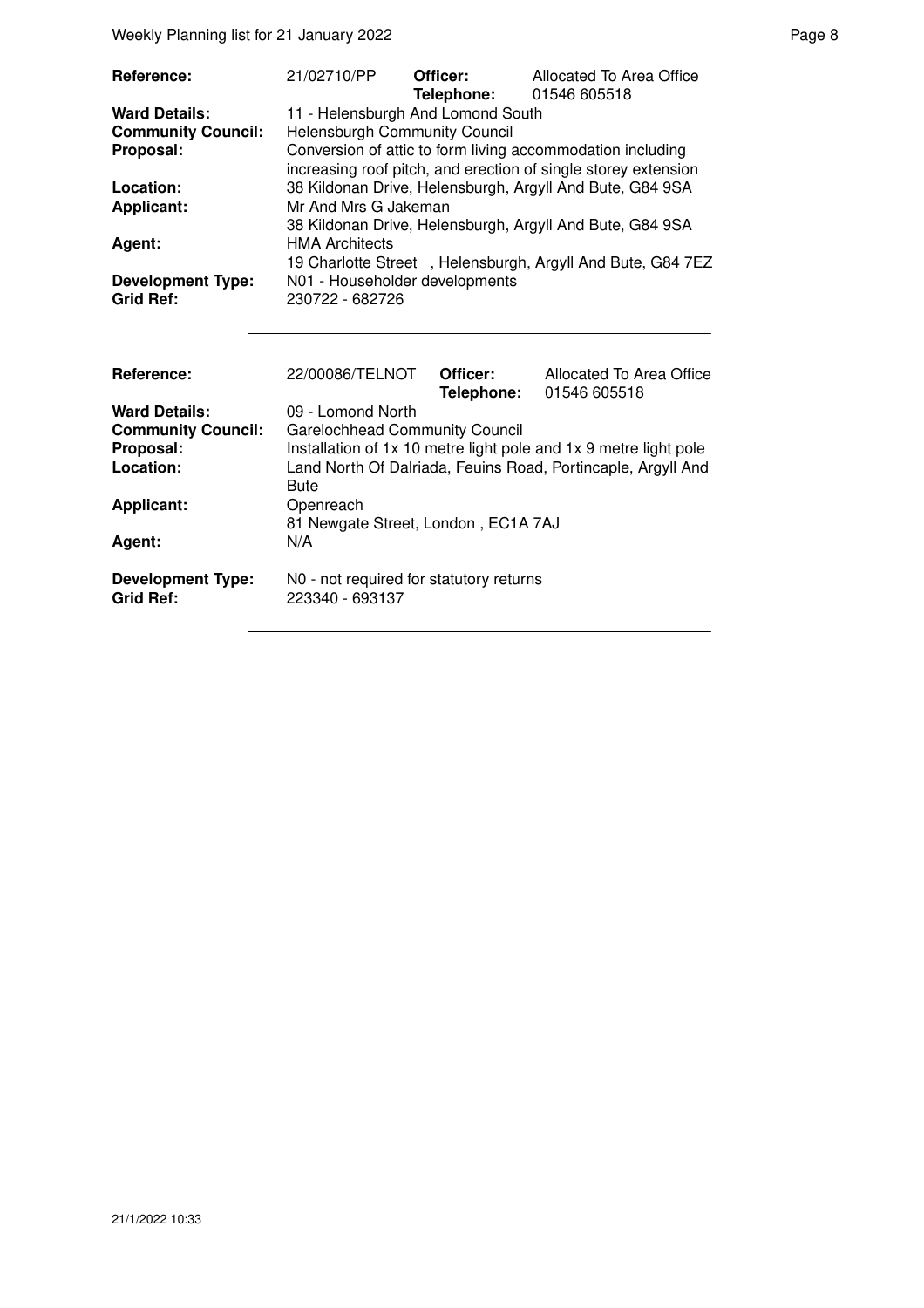### **Oban, Lorn and the Isles**

| Reference:                                   | 21/02115/PP                                                                                                                          | Officer:<br>Telephone:                                                                                                 | <b>Fiona Scott</b><br>01546 605518                                   |  |
|----------------------------------------------|--------------------------------------------------------------------------------------------------------------------------------------|------------------------------------------------------------------------------------------------------------------------|----------------------------------------------------------------------|--|
| <b>Ward Details:</b>                         | 04 - Oban South And The Isles                                                                                                        |                                                                                                                        |                                                                      |  |
| <b>Community Council:</b>                    | <b>Oban Community Council</b>                                                                                                        |                                                                                                                        |                                                                      |  |
| Proposal:                                    | Demolition of building, erection of replacement building to facili-<br>tate builders merchant's, installation of perimeter fence and |                                                                                                                        |                                                                      |  |
|                                              |                                                                                                                                      |                                                                                                                        | security gates and associated access and parking arrange-            |  |
|                                              | ments                                                                                                                                |                                                                                                                        |                                                                      |  |
| Location:                                    |                                                                                                                                      |                                                                                                                        | Former Grounds Maintenance, Millpark Depot, Millpark Road,           |  |
|                                              | Oban, Argyll And Bute                                                                                                                |                                                                                                                        |                                                                      |  |
| <b>Applicant:</b>                            | <b>Travis Perkins</b>                                                                                                                |                                                                                                                        |                                                                      |  |
|                                              |                                                                                                                                      |                                                                                                                        | Ryehill House, Ryehill Close, Lodge Farm, Northampton, NN5           |  |
| Agent:                                       | 7UG<br>Davidson Baxter Partnership Limited                                                                                           |                                                                                                                        |                                                                      |  |
|                                              |                                                                                                                                      | 108 St Clair Street, Kirkcaldy, KY1 2BD                                                                                |                                                                      |  |
| <b>Development Type:</b>                     | N10B - Other developments - Local                                                                                                    |                                                                                                                        |                                                                      |  |
| <b>Grid Ref:</b>                             | 185921 - 729113                                                                                                                      |                                                                                                                        |                                                                      |  |
|                                              |                                                                                                                                      |                                                                                                                        |                                                                      |  |
| Reference:                                   | 21/02262/PP                                                                                                                          | Officer:                                                                                                               | <b>Fiona Scott</b>                                                   |  |
|                                              |                                                                                                                                      | Telephone:                                                                                                             | 01546 605518                                                         |  |
| <b>Ward Details:</b>                         | 04 - Oban South And The Isles                                                                                                        |                                                                                                                        |                                                                      |  |
| <b>Community Council:</b>                    | <b>Tiree Community Council</b>                                                                                                       |                                                                                                                        |                                                                      |  |
| Proposal:                                    |                                                                                                                                      | Erection of dwellinghouse and outbuilding, installation of<br>sewage treatment plant and formation of vehicular access |                                                                      |  |
| Location:                                    |                                                                                                                                      | Land North East Of Carnan, Caolis, Isle Of Tiree                                                                       |                                                                      |  |
| <b>Applicant:</b>                            | Mrs Isobel Morris Straker                                                                                                            |                                                                                                                        |                                                                      |  |
|                                              | 168 Wilton Street, Glasgow, G20 6BS                                                                                                  |                                                                                                                        |                                                                      |  |
| Agent:                                       | Mary Arnold-Forster Architects                                                                                                       |                                                                                                                        |                                                                      |  |
|                                              |                                                                                                                                      | Ploughmans Cottage, Fungarth, Dunkeld, PH8 0ES                                                                         |                                                                      |  |
| <b>Development Type:</b>                     | N03B - Housing - Local                                                                                                               |                                                                                                                        |                                                                      |  |
| <b>Grid Ref:</b>                             | 108400 - 749384                                                                                                                      |                                                                                                                        |                                                                      |  |
| Reference:                                   | 21/02315/PP                                                                                                                          | Officer:                                                                                                               | <b>Fiona Scott</b>                                                   |  |
|                                              |                                                                                                                                      | <b>Telephone:</b>                                                                                                      | 01546 605518                                                         |  |
| <b>Ward Details:</b>                         | 04 - Oban South And The Isles                                                                                                        |                                                                                                                        |                                                                      |  |
| <b>Community Council:</b>                    | <b>Tiree Community Council</b>                                                                                                       |                                                                                                                        |                                                                      |  |
| Proposal:                                    |                                                                                                                                      |                                                                                                                        | Erection of dwellinghouse, detached garage with storage and          |  |
|                                              | mation of vehicular access                                                                                                           |                                                                                                                        | office facilities, installation of biodisc treatment system and for- |  |
| Location:                                    |                                                                                                                                      |                                                                                                                        | Land North Of Greenbank, Kilmaluaig, Isle Of Tiree, Argyll And       |  |
|                                              | <b>Bute</b>                                                                                                                          |                                                                                                                        |                                                                      |  |
| <b>Applicant:</b>                            | Mrs Yvonne Lancaster                                                                                                                 |                                                                                                                        |                                                                      |  |
|                                              |                                                                                                                                      |                                                                                                                        | Manitoba, Balephuil, Isle Of Tiree, Argyll And Bute, PA77 6UE        |  |
| Agent:                                       | Dutch Engels Consulting Ltd                                                                                                          |                                                                                                                        |                                                                      |  |
|                                              |                                                                                                                                      |                                                                                                                        | Manitoba, Balephuil, Isle Of Tiree, Argyll And Bute, PA77 6UE        |  |
| <b>Development Type:</b><br><b>Grid Ref:</b> | N03B - Housing - Local<br>096507 - 746743                                                                                            |                                                                                                                        |                                                                      |  |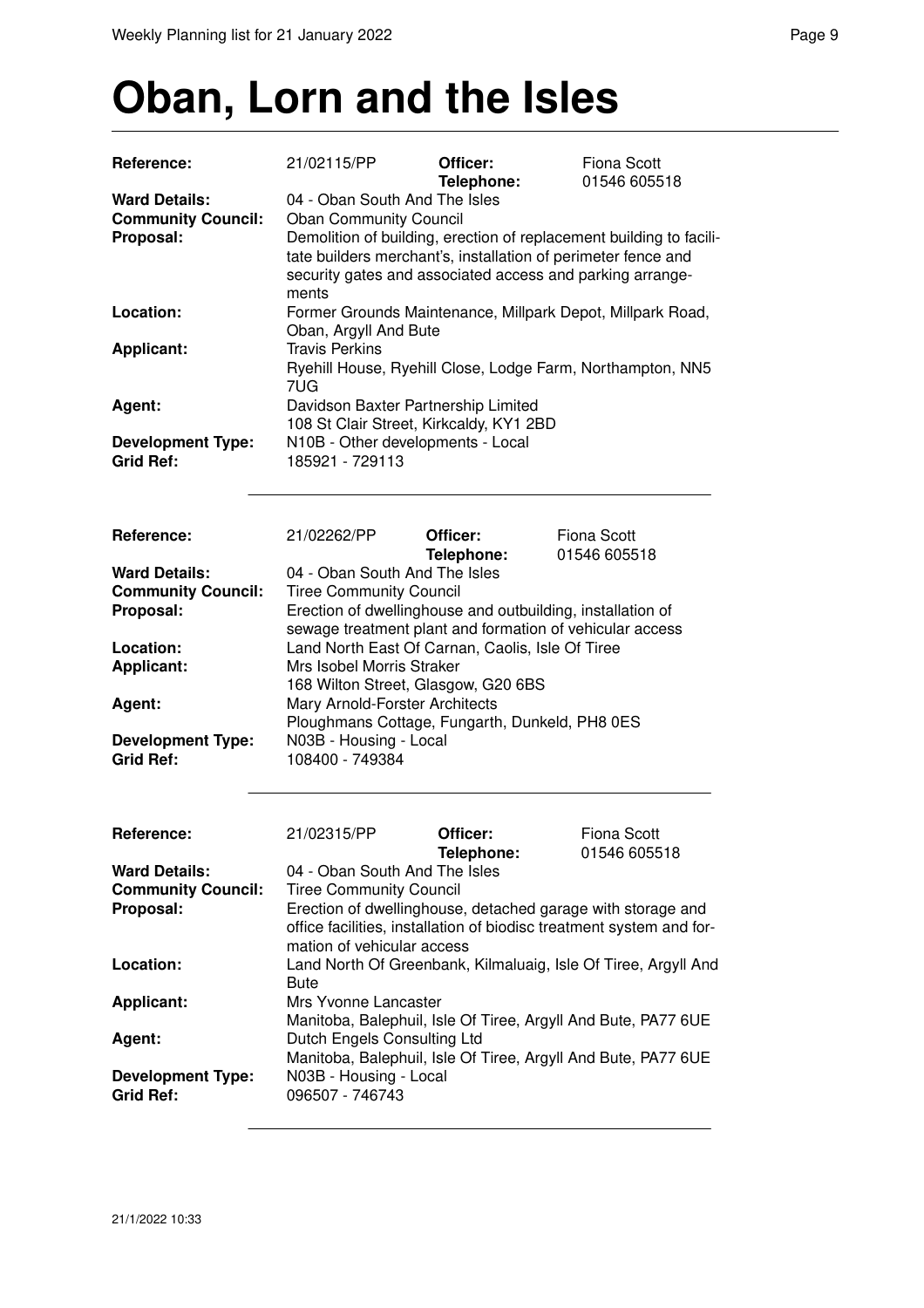Weekly Planning list for 21 January 2022 **Page 10** Neekly Planning list for 21 January 2022

| <b>Reference:</b>                            | 21/02331/PP                                       | Officer:   | Judith Stephen                                           |
|----------------------------------------------|---------------------------------------------------|------------|----------------------------------------------------------|
|                                              |                                                   | Telephone: | 01546 605518                                             |
| <b>Ward Details:</b>                         | 05 - Oban North And Lorn                          |            |                                                          |
| <b>Community Council:</b>                    | <b>Ardchattan Community Council</b>               |            |                                                          |
| Proposal:                                    | Erection of garage/workshop                       |            |                                                          |
| Location:                                    | 1SF                                               |            | Keepers Cottage, Barcaldine, Oban, Argyll And Bute, PA37 |
| <b>Applicant:</b>                            | Mr J. Stewart<br>1SF                              |            | Keepers Cottage, Barcaldine, Oban, Argyll And Bute, PA37 |
| Agent:                                       | RKtecture                                         |            | The Studio, Glenmhor Terrace, Fort William, PH33 6TA     |
| <b>Development Type:</b><br><b>Grid Ref:</b> | N01 - Householder developments<br>195965 - 741174 |            |                                                          |

| Reference:                                                     | 21/02346/PP                                                                                                                                                                                                                                                                          | Officer:<br>Telephone: | Lesley Cuthbertson<br>01546 605518 |  |  |
|----------------------------------------------------------------|--------------------------------------------------------------------------------------------------------------------------------------------------------------------------------------------------------------------------------------------------------------------------------------|------------------------|------------------------------------|--|--|
| <b>Ward Details:</b><br><b>Community Council:</b><br>Proposal: | 04 - Oban South And The Isles<br><b>Mull Community Council</b><br>Refurbishment of existing cottage, erection of extension and<br>glazed link to provide further accommodation, erection of<br>detached workshop, installation of new septic tank and upgrad-<br>ing works to access |                        |                                    |  |  |
| Location:<br><b>Applicant:</b>                                 | Burnside, Gribun, Isle Of Mull, Argyll And Bute, PA68 6EJ<br>Mr John Macfadyen<br>Milbanke, Tiroran, Isle Of Mull, Argyll And Bute, PA69 6ES                                                                                                                                         |                        |                                    |  |  |
| Agent:                                                         | Rachael Murray<br>5 Cairnbaan Cottages, Cairnbaan, By Lochgilphead, Argyll<br>And Bute, PA31 8SJ                                                                                                                                                                                     |                        |                                    |  |  |
| <b>Development Type:</b><br><b>Grid Ref:</b>                   | N10B - Other developments - Local<br>145246 - 734189                                                                                                                                                                                                                                 |                        |                                    |  |  |
| Reference:                                                     | 21/02452/PP                                                                                                                                                                                                                                                                          | Officer:<br>Telephone: | Judith Stephen<br>01546 605518     |  |  |
| <b>Ward Details:</b>                                           | 04 - Oban South And The Isles                                                                                                                                                                                                                                                        |                        |                                    |  |  |
| <b>Community Council:</b>                                      | <b>Oban Community Council</b>                                                                                                                                                                                                                                                        |                        |                                    |  |  |
| Proposal:                                                      | Change of use from retail (Class 1) to office (Class 2)                                                                                                                                                                                                                              |                        |                                    |  |  |
| Location:                                                      | 20 Argyll Square, Oban, Argyll And Bute, PA34 4AT                                                                                                                                                                                                                                    |                        |                                    |  |  |
| <b>Applicant:</b>                                              | Mr David Lane                                                                                                                                                                                                                                                                        |                        |                                    |  |  |
|                                                                | 20 Argyll Square, Oban, Argyll And Bute, PA34 4AT                                                                                                                                                                                                                                    |                        |                                    |  |  |
| Agent:                                                         | <b>Hardies Property And Construction Consultants</b>                                                                                                                                                                                                                                 |                        |                                    |  |  |
|                                                                | 31 Byres Road, Glasgow, G11 5RD                                                                                                                                                                                                                                                      |                        |                                    |  |  |
| <b>Development Type:</b>                                       | N10B - Other developments - Local                                                                                                                                                                                                                                                    |                        |                                    |  |  |
| <b>Grid Ref:</b>                                               | 185894 - 729809                                                                                                                                                                                                                                                                      |                        |                                    |  |  |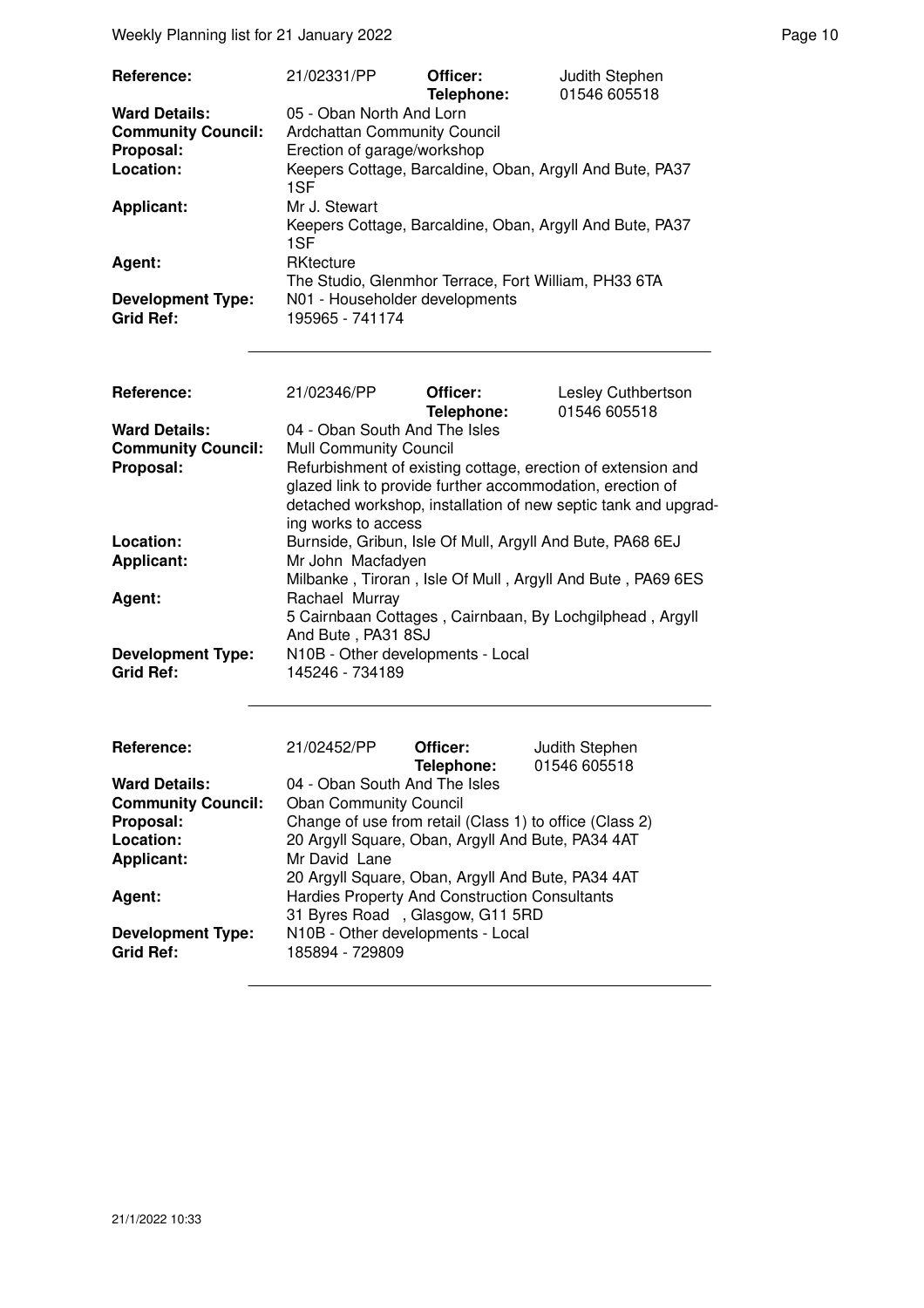Weekly Planning list for 21 January 2022 **Page 11** Neekly Planning list for 21 January 2022

| Reference:                                   | 21/02529/PP                                                                                                                    | Officer:<br>Telephone: | Judith Stephen<br>01546 605518                               |
|----------------------------------------------|--------------------------------------------------------------------------------------------------------------------------------|------------------------|--------------------------------------------------------------|
| <b>Ward Details:</b>                         | 05 - Oban North And Lorn                                                                                                       |                        |                                                              |
| <b>Community Council:</b>                    | <b>Kilmore Community Council</b>                                                                                               |                        |                                                              |
| Proposal:                                    | External alterations including roof extension and conversion of<br>garage and workshop to form additional living accommodation |                        |                                                              |
| Location:                                    | Lower Ardentallen, Ardentallen, Oban, Argyll And Bute, PA34<br>4SF                                                             |                        |                                                              |
| <b>Applicant:</b>                            | Mr Cameron Smith<br><b>PA34 4SF</b>                                                                                            |                        | Lower Ardentallen House, Ardentallen, Oban, Argyll And Bute, |
| Agent:                                       | Studio M<br>Seagrass, Kilmelford, Oban, Argyll And Bute, PA34 4XD                                                              |                        |                                                              |
| <b>Development Type:</b><br><b>Grid Ref:</b> | N01 - Householder developments<br>182631 - 722992                                                                              |                        |                                                              |

| <b>Reference:</b>                            | 21/02586/PP                                              | Officer:<br>Telephone: | Jennifer Campbell<br>01546 605518                            |
|----------------------------------------------|----------------------------------------------------------|------------------------|--------------------------------------------------------------|
| <b>Ward Details:</b>                         | 04 - Oban South And The Isles                            |                        |                                                              |
| <b>Community Council:</b>                    | <b>Mull Community Council</b>                            |                        |                                                              |
| Proposal:                                    |                                                          |                        | Erection of new perimeter fencing and gates to existing yard |
| Location:                                    | Yard, Tobermory, Isle Of Mull, Argyll And Bute           |                        |                                                              |
| <b>Applicant:</b>                            | <b>SSE</b>                                               |                        |                                                              |
|                                              | Grampian House, Dunkeld Road, Perth, PH1 3AQ             |                        |                                                              |
| Agent:                                       | <b>BSP Architects Limited</b>                            |                        |                                                              |
|                                              | Ravenstone House, 4 Ravenstone Drive, Giffnock, Glasgow, |                        |                                                              |
|                                              | G46 6AL                                                  |                        |                                                              |
| <b>Development Type:</b><br><b>Grid Ref:</b> | N10B - Other developments - Local<br>150257 - 754495     |                        |                                                              |

| Reference:                | 21/02602/PNAGRI                                             | Officer:<br>Telephone: | Judith Stephen<br>01546 605518 |
|---------------------------|-------------------------------------------------------------|------------------------|--------------------------------|
| <b>Ward Details:</b>      | 04 - Oban South And The Isles                               |                        |                                |
| <b>Community Council:</b> | <b>Mull Community Council</b>                               |                        |                                |
| Proposal:                 | Erection of agricultural shed                               |                        |                                |
| Location:                 | Land West Of Taoslin House, Bunessan, Isle Of Mull, Isle Of |                        |                                |
|                           | Mull, Argyll And Bute, PA67 6DL                             |                        |                                |
| <b>Applicant:</b>         | Mrs Caroline MacPhail                                       |                        |                                |
|                           | Speyroc, Tiroran, Isle Of Mull, Argyll And Bute, PA69 6ER   |                        |                                |
| Agent:                    | N/A                                                         |                        |                                |
|                           |                                                             |                        |                                |
| <b>Development Type:</b>  | G C18 - Agricultural works                                  |                        |                                |
| <b>Grid Ref:</b>          | 139587 - 722410                                             |                        |                                |
|                           |                                                             |                        |                                |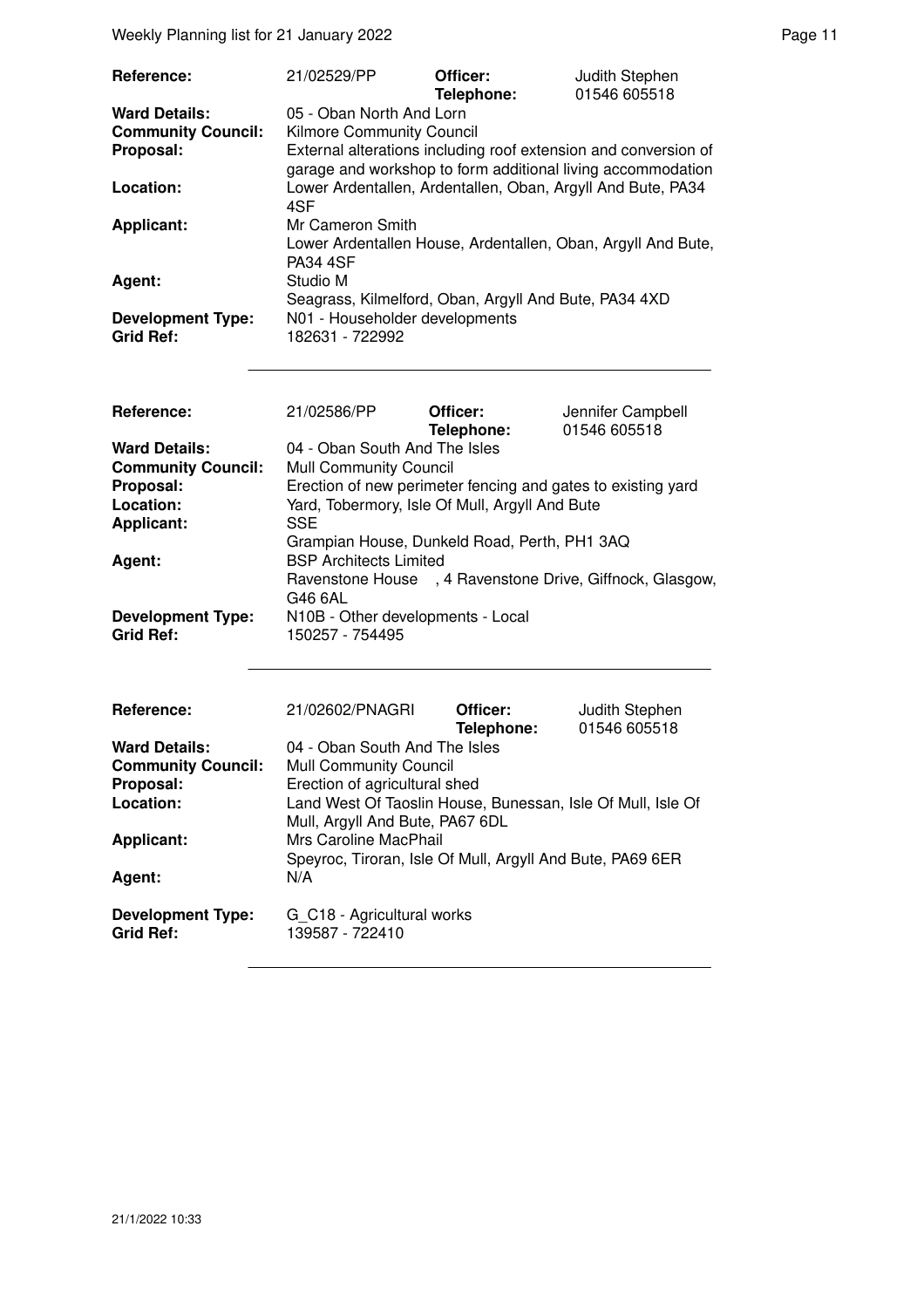Weekly Planning list for 21 January 2022 **Page 12** Page 12

| <b>Reference:</b>         | 21/02609/PP                                                     | Officer:<br>Telephone: | Sandra Davies<br>01546 605518 |  |
|---------------------------|-----------------------------------------------------------------|------------------------|-------------------------------|--|
| <b>Ward Details:</b>      | 05 - Oban North And Lorn                                        |                        |                               |  |
| <b>Community Council:</b> | <b>Ardchattan Community Council</b>                             |                        |                               |  |
| Proposal:                 | Erection of post smolt seawater re-circulating aquaculture sys- |                        |                               |  |
|                           | tem (RAS) unit with ancillary building with water treatment,    |                        |                               |  |
|                           | waste treatment, PH Regulation and workshop; separate sea-      |                        |                               |  |
|                           | water pumping station                                           |                        |                               |  |
| Location:                 | Scottish Sea Farms Ltd, Barcaldine, Oban, Argyll And Bute,      |                        |                               |  |
|                           | <b>PA37 1SE</b>                                                 |                        |                               |  |
| <b>Applicant:</b>         | Scottish Sea Farms Ltd                                          |                        |                               |  |
|                           | Laurel House, Laurelhill Business Park, Stirling, FK7 9JQ       |                        |                               |  |
| Agent:                    | Kearney Donald Partnership                                      |                        |                               |  |
|                           | Hillside House, Belford Road, Fort William, PH33 6BT            |                        |                               |  |
| <b>Development Type:</b>  | N10B - Other developments - Local                               |                        |                               |  |
| <b>Grid Ref:</b>          | 196309 - 742174                                                 |                        |                               |  |

| Reference:                                   | 21/02641/PP                                                                                                                                       | Officer:<br>Telephone: | Fiona Scott<br>01546 605518 |  |
|----------------------------------------------|---------------------------------------------------------------------------------------------------------------------------------------------------|------------------------|-----------------------------|--|
| <b>Ward Details:</b>                         | 04 - Oban South And The Isles                                                                                                                     |                        |                             |  |
| <b>Community Council:</b>                    | <b>Oban Community Council</b>                                                                                                                     |                        |                             |  |
| Proposal:                                    | Change of use from existing public convenience toilet facilities<br>to form 2no. small sleeping pods and 1no. central accessible<br>public toilet |                        |                             |  |
| Location:                                    | Pulpit Hill Public Toilet, Crannaig-a-mhinister, Oban, Argyll And<br><b>Bute</b>                                                                  |                        |                             |  |
| Applicant:                                   | <b>SAA Property Ltd</b><br>Lamancha, Pulpit Rock, Oban, Argyll And Bute, PA34 4LZ                                                                 |                        |                             |  |
| Agent:                                       | <b>Wilson Designs</b><br>Old Crofters, Soroba Road, Oban, Argyll And Bute, PA34 4HU                                                               |                        |                             |  |
| <b>Development Type:</b><br><b>Grid Ref:</b> | N10B - Other developments - Local<br>185266 - 729531                                                                                              |                        |                             |  |

| Reference:                                   | 21/02696/PP                                                                                                                      | Officer:   | Judith Stephen |
|----------------------------------------------|----------------------------------------------------------------------------------------------------------------------------------|------------|----------------|
|                                              |                                                                                                                                  | Telephone: | 01546 605518   |
| <b>Ward Details:</b>                         | 05 - Oban North And Lorn                                                                                                         |            |                |
| <b>Community Council:</b>                    | Seil And Easdale Community Council                                                                                               |            |                |
| Proposal:                                    | Alterations to dwellinghouse to include formation of entrance<br>canopy to replace porch, raised decking and alterations to fen- |            |                |
| Location:                                    | estration<br>Ardtun, Clachan Seil, Oban, Isle Of Seil, Argyll And Bute, PA34<br>4TL                                              |            |                |
| <b>Applicant:</b>                            | Mr And Mrs I Brander<br>Maybank, Jeffreystock Farm, Lochwinnoch, Renfrewshire,                                                   |            |                |
|                                              |                                                                                                                                  |            |                |
| Agent:                                       | <b>Bruce &amp; Neil Chartered Architects</b>                                                                                     |            |                |
|                                              | 26 Alexandra Place, Corran Esplanade, Oban, Argyll And Bute,                                                                     |            |                |
| <b>Development Type:</b><br><b>Grid Ref:</b> | N01 - Householder developments<br>176900 - 717528                                                                                |            |                |
|                                              | <b>PA12 4DP</b><br><b>PA34 5PU</b>                                                                                               |            |                |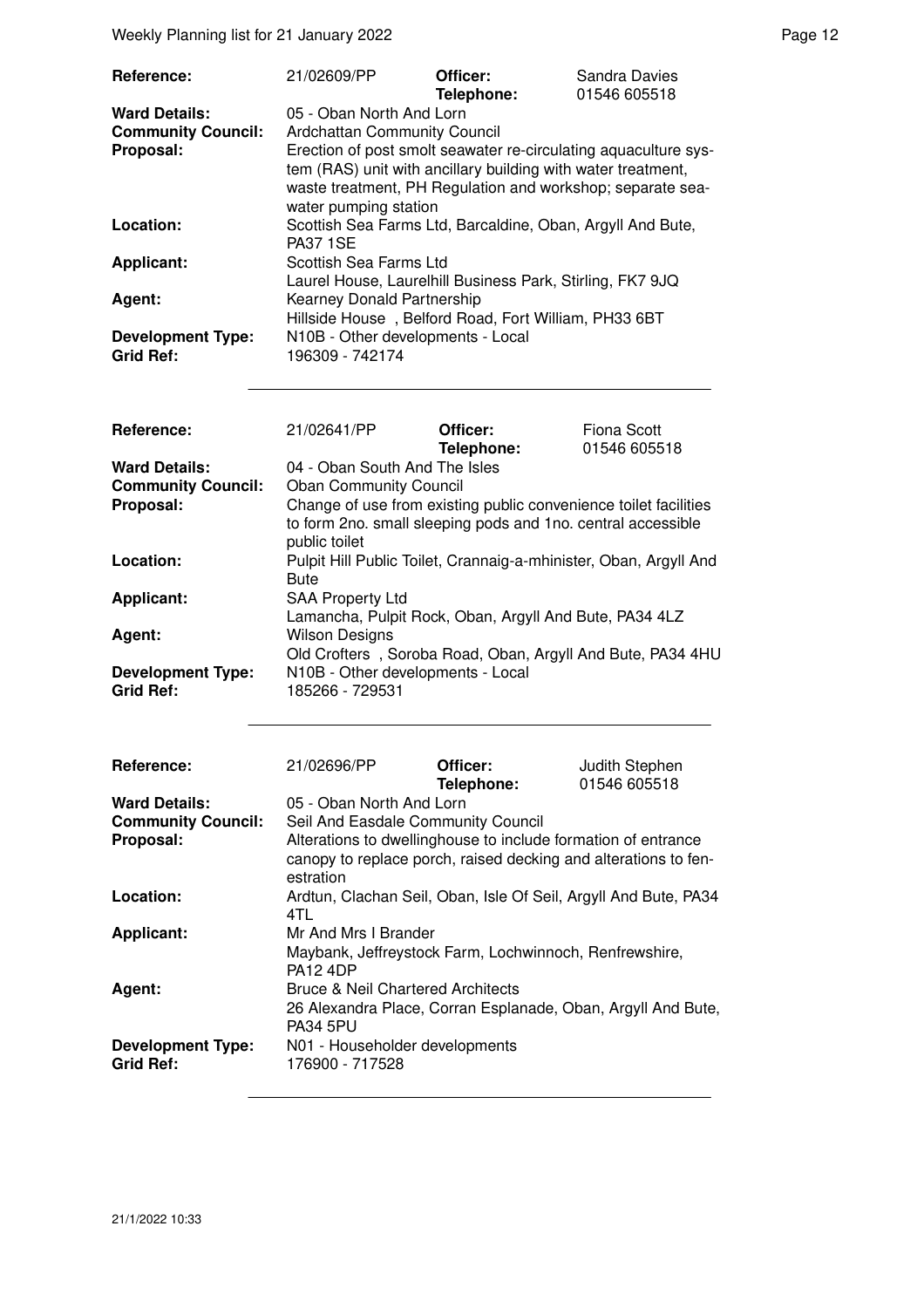Weekly Planning list for 21 January 2022 **Page 13** Page 13

| <b>Reference:</b>         | 21/02700/PP                                                                 | Officer:<br>Telephone: | Fiona Scott<br>01546 605518 |
|---------------------------|-----------------------------------------------------------------------------|------------------------|-----------------------------|
| <b>Ward Details:</b>      | 05 - Oban North And Lorn                                                    |                        |                             |
| <b>Community Council:</b> | <b>Oban Community Council</b>                                               |                        |                             |
| Proposal:                 | Erection of replacement garage and formation of vehicular<br>access         |                        |                             |
| Location:                 | Land Opposite Fasgadh, Longsdale Road, Oban, Argyll And<br><b>Bute</b>      |                        |                             |
| <b>Applicant:</b>         | Mr Mark Lockhart                                                            |                        |                             |
|                           | Lynwood, Longsdale Road, Oban, PA34 5DZ                                     |                        |                             |
| Agent:                    | Allan Macaskill                                                             |                        |                             |
|                           | An Eala Bhan, 5 Ferryfield Road, Connel, Oban, Argyll And<br>Bute, PA37 1SR |                        |                             |
| <b>Development Type:</b>  | N10B - Other developments - Local                                           |                        |                             |
| <b>Grid Ref:</b>          | 186407 - 730621                                                             |                        |                             |
|                           |                                                                             |                        |                             |

| Reference:                | 21/02717/PP                                       | Officer:<br>Telephone: | Allocated To Area Office<br>01546 605518                      |  |
|---------------------------|---------------------------------------------------|------------------------|---------------------------------------------------------------|--|
| <b>Ward Details:</b>      | 05 - Oban North And Lorn                          |                        |                                                               |  |
| <b>Community Council:</b> | Ardchattan Community Council                      |                        |                                                               |  |
| Proposal:                 |                                                   |                        | Erection of dwellinghouse and shed, installation of biodisc   |  |
|                           | treatment plant and formation of vehicular access |                        |                                                               |  |
| Location:                 |                                                   |                        | Land East Of Pine View (Plot C), Barcaldine, Oban, Argyll And |  |
|                           | <b>Bute</b>                                       |                        |                                                               |  |
|                           |                                                   |                        |                                                               |  |
| <b>Applicant:</b>         | Mr And Mrs S Orr                                  |                        |                                                               |  |
|                           |                                                   |                        | Rivendell, Old Shore Road, Connel, Oban, Argyll And Bute,     |  |
|                           | <b>PA37 1PT</b>                                   |                        |                                                               |  |
| Agent:                    | <b>MACARC Architecture &amp; Planning</b>         |                        |                                                               |  |
|                           |                                                   |                        | Hiddle House, North Shian, Appin, Argyll And Bute, PA38 4BA   |  |
| <b>Development Type:</b>  | N03B - Housing - Local                            |                        |                                                               |  |
| <b>Grid Ref:</b>          | 194247 - 740765                                   |                        |                                                               |  |
| Reference:                | 22/00069/PNTEL                                    | Officer:<br>Telephone: | Judith Stephen<br>01546 605518                                |  |
| <b>Ward Details:</b>      | 04 - Oban South And The Isles                     |                        |                                                               |  |
| <b>Community Council:</b> | <b>Tiree Community Council</b>                    |                        |                                                               |  |
| Proposal:                 |                                                   |                        | Installation of 12m high mast accommodating 1 dish antenna, 1 |  |
|                           | aviation warning light and ancillary equipment    |                        |                                                               |  |
| Location:                 |                                                   |                        |                                                               |  |
|                           |                                                   |                        | The Old Met Office, Tiree Airport, Crossapol, Isle Of Tiree,  |  |
|                           | Argyll And Bute, PA77 6UP                         |                        |                                                               |  |
| <b>Applicant:</b>         | <b>Telent Technology Services Ltd</b>             |                        |                                                               |  |
|                           |                                                   |                        | Telent Head Office, Point 3, Haywood Road, Warwick, CV34      |  |
|                           | 5AH                                               |                        |                                                               |  |
| Agent:                    | Harlequin Group                                   |                        |                                                               |  |
|                           | Rutland House, 5 Allen Road, Livingston, EH54 6TQ |                        |                                                               |  |
| <b>Development Type:</b>  | G C67 - Telecommunications GPDO                   |                        |                                                               |  |
| <b>Grid Ref:</b>          |                                                   |                        |                                                               |  |

**Grid Ref:** 99823 - 744860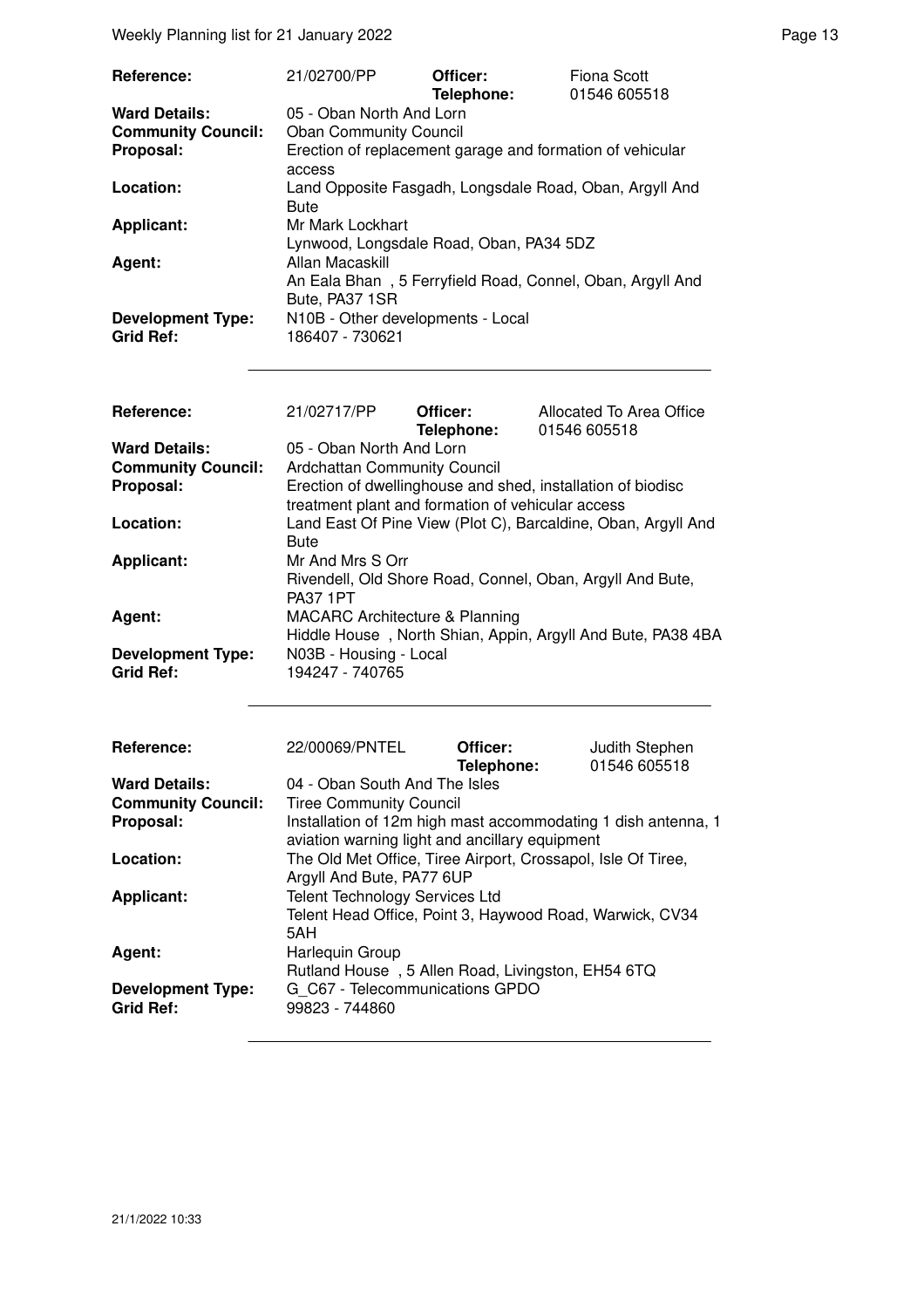Weekly Planning list for 21 January 2022 **Page 14** and the US of the Page 14

| <b>Reference:</b>                            | 22/00084/NMA                                                                                          | Officer:<br>Telephone: | Fiona Scott<br>01546 605518 |
|----------------------------------------------|-------------------------------------------------------------------------------------------------------|------------------------|-----------------------------|
| <b>Ward Details:</b>                         | 05 - Oban North And Lorn                                                                              |                        |                             |
| <b>Community Council:</b>                    | <b>Taynuilt Community Council</b>                                                                     |                        |                             |
| Proposal:                                    | Non Material Amendment to Planning Permission reference                                               |                        |                             |
|                                              | 19/02665/PP (Demolition of workshop and erection of dwelling-<br>house) removal of dining room window |                        |                             |
| Location:                                    | Store / Workshop, Taynuilt, Argyll And Bute, PA35 1JE                                                 |                        |                             |
| <b>Applicant:</b>                            | Mrs Mary McMurchy                                                                                     |                        |                             |
|                                              | Muasdale, Main Street, Taynuilt, Argyll And Bute, PA35 1JE                                            |                        |                             |
| Agent:                                       | Mr McMurchy                                                                                           |                        |                             |
|                                              | 7 Hayfield, Oban, Argyll And Bute, PA34 4PJ                                                           |                        |                             |
| <b>Development Type:</b><br><b>Grid Ref:</b> | NMA 4W - NMA - Householder (4 wk target)<br>200445 - 731253                                           |                        |                             |
|                                              |                                                                                                       |                        |                             |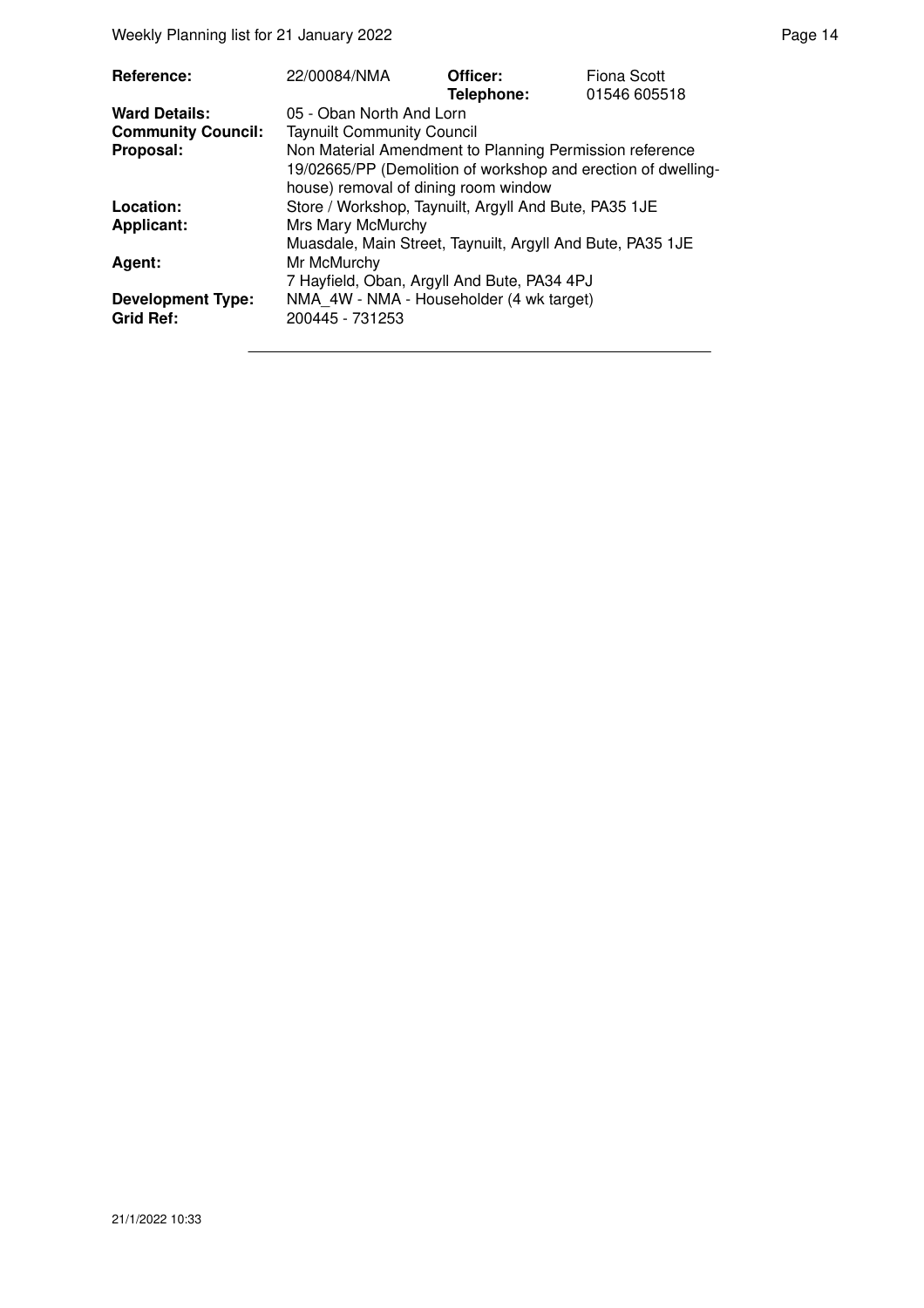# **Mid Argyll, Kintyre and Islay**

| Reference:                                              | 21/01731/PP                       | Officer:                                             | Tiwaah P Antwi<br>01546 605518                                     |
|---------------------------------------------------------|-----------------------------------|------------------------------------------------------|--------------------------------------------------------------------|
| <b>Ward Details:</b>                                    | 03 - Mid Argyll                   | Telephone:                                           |                                                                    |
|                                                         |                                   |                                                      |                                                                    |
| <b>Community Council:</b>                               | <b>Dunadd Community Council</b>   |                                                      |                                                                    |
| Proposal:                                               | Erection of domestic storage shed |                                                      |                                                                    |
| Location:                                               |                                   |                                                      | Land South Of Ederline House, Ford, Lochgilphead, Argyll And       |
|                                                         | Bute, PA31 8RJ                    |                                                      |                                                                    |
| <b>Applicant:</b>                                       | <b>Ederline Farm</b>              |                                                      |                                                                    |
|                                                         |                                   | Ederline House, Ford, Lochgilphead, Argyll, PA31 8RJ |                                                                    |
| Agent:                                                  | N/A                               |                                                      |                                                                    |
| <b>Development Type:</b>                                | N01 - Householder developments    |                                                      |                                                                    |
| <b>Grid Ref:</b>                                        | 187314 - 702612                   |                                                      |                                                                    |
|                                                         |                                   |                                                      |                                                                    |
| Reference:                                              | 21/01941/PP                       | Officer:<br>Telephone:                               | Kim MacKay<br>01546 605518                                         |
| <b>Ward Details:</b>                                    | 02 - Kintyre And The Islands      |                                                      |                                                                    |
| <b>Community Council:</b>                               | <b>Colonsay Community Council</b> |                                                      |                                                                    |
| Proposal:                                               |                                   |                                                      | Erection of agricultural shed for use as a welfare shelter, animal |
|                                                         |                                   | feed store and a tool store (retrospective)          |                                                                    |
| Location:                                               |                                   |                                                      | Homefield Croft, Lower Kilchattan, Isle Of Colonsay, Argyll And    |
|                                                         | Bute, PA61 7YR                    |                                                      |                                                                    |
| <b>Applicant:</b>                                       | Mrs Rhona Robinson                |                                                      |                                                                    |
|                                                         |                                   |                                                      | Corncrake Cottage, Kilchattan, Isle Of Colonsay, Argyll And        |
|                                                         | Bute, PA61 7YR                    |                                                      |                                                                    |
| Agent:                                                  | N/A                               |                                                      |                                                                    |
| <b>Development Type:</b>                                |                                   | N10B - Other developments - Local                    |                                                                    |
| <b>Grid Ref:</b>                                        | 136499 - 695344                   |                                                      |                                                                    |
|                                                         |                                   |                                                      |                                                                    |
| Reference:                                              | 21/02060/PP                       | Officer:                                             | Fleur Rothwell                                                     |
|                                                         |                                   | Telephone:                                           | 01546 605518                                                       |
| <b>Ward Details:</b>                                    | 01 - South Kintyre                |                                                      |                                                                    |
| <b>Community Council:</b> Campbeltown Community Council |                                   |                                                      |                                                                    |
| Proposal:                                               | Erection of replacement porch     |                                                      |                                                                    |
| Location:                                               |                                   |                                                      | St Mary's, Pierview, Low Askomil, Campbeltown, Argyll And          |
|                                                         | Bute, PA28 6EP                    |                                                      |                                                                    |
| <b>Applicant:</b>                                       | Mr And Mrs Bremner                |                                                      |                                                                    |
|                                                         |                                   |                                                      | St Mary's, Pierview, Low Askomil, Campbeltown, Argyll And          |
|                                                         | Bute, PA28 6EP                    |                                                      |                                                                    |
| Agent:                                                  | Allan McDougall                   |                                                      |                                                                    |
|                                                         |                                   |                                                      | 117 Sound Of Kintyre, Machrihanish, Campbeltown, Argyll And        |
|                                                         | Bute, PA28 6GA                    |                                                      |                                                                    |
| <b>Development Type:</b>                                | N01 - Householder developments    |                                                      |                                                                    |
| <b>Grid Ref:</b>                                        | 172484 - 620860                   |                                                      |                                                                    |
|                                                         |                                   |                                                      |                                                                    |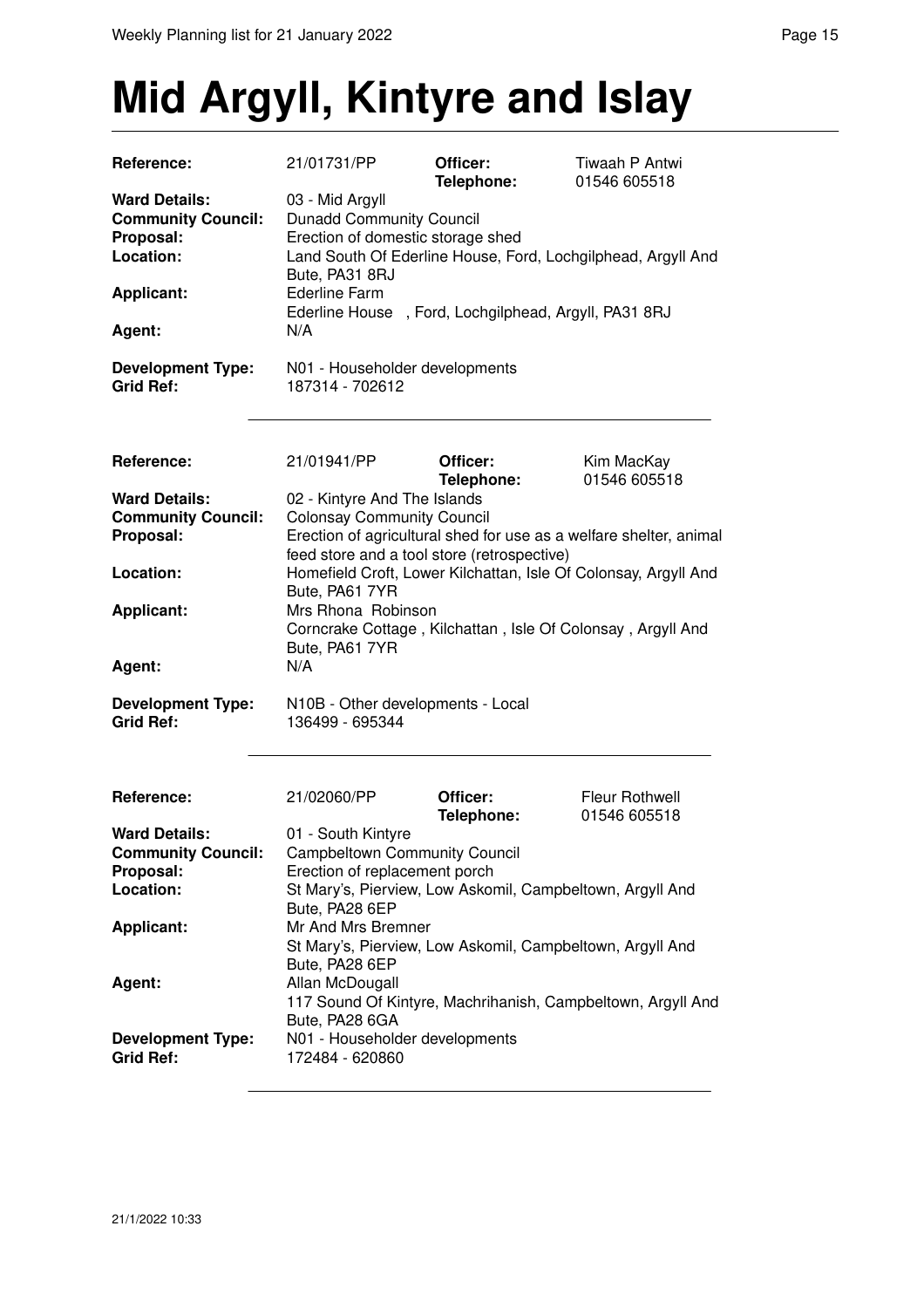Weekly Planning list for 21 January 2022 **Page 16** Network 2022

| Reference:                                   | 21/02141/PP                                                                         | Officer:<br>Telephone: | Derek Wilson<br>01546 605518 |
|----------------------------------------------|-------------------------------------------------------------------------------------|------------------------|------------------------------|
| <b>Ward Details:</b>                         | 02 - Kintyre And The Islands                                                        |                        |                              |
| <b>Community Council:</b>                    | Jura Community Council                                                              |                        |                              |
| Proposal:                                    | Erection of buildings to facilitate residential staff accommoda-                    |                        |                              |
|                                              | tion with associated access and parking arrangements                                |                        |                              |
| Location:                                    | Land North East Of Coastgaurd Station, Craighouse, Isle Of<br>Jura, Argyll And Bute |                        |                              |
| <b>Applicant:</b>                            | Ardfin Estate Ltd<br>Land North East Of Coastgaurd Station, Craighouse, Isle Of     |                        |                              |
|                                              | Jura, Argyll And Bute                                                               |                        |                              |
| Agent:                                       | GCA+D Ltd                                                                           |                        |                              |
|                                              | 10 South St Andrew Street, Edinburgh, EH2 2AZ                                       |                        |                              |
| <b>Development Type:</b><br><b>Grid Ref:</b> | N10B - Other developments - Local<br>152491 - 666772                                |                        |                              |

| Reference:                | 21/02175/PP                    | Officer:                                                           | Derek Wilson |
|---------------------------|--------------------------------|--------------------------------------------------------------------|--------------|
|                           |                                | Telephone:                                                         | 01546 605518 |
| <b>Ward Details:</b>      | 03 - Mid Argyll                |                                                                    |              |
| <b>Community Council:</b> | Lochgilphead Community Council |                                                                    |              |
| Proposal:                 |                                | Alterations to include; erection of single storey front extension, |              |
|                           |                                | single storey rear extension and detached garage and forma-        |              |
|                           | tion of first floor balcony    |                                                                    |              |
| Location:                 |                                | Cuilerstich House, Lochgilphead, Argyll And Bute, PA31 8NJ         |              |
| Applicant:                | Mrs Caroline Henderson         |                                                                    |              |
|                           |                                | Cuilerstich House, Lochgilphead, Argyll And Bute, PA31 8NJ         |              |
| Agent:                    | John Peace Associates          |                                                                    |              |
|                           |                                | 83 Argyll Street, Lochgilphead, Argyll And Bute, PA31 8NE          |              |
| <b>Development Type:</b>  | N01 - Householder developments |                                                                    |              |
| <b>Grid Ref:</b>          | 185767 - 688177                |                                                                    |              |

| Reference:                                   | 21/02359/PP                                                                                              | Officer:<br>Telephone: | Tiwaah P Antwi<br>01546 605518                                |
|----------------------------------------------|----------------------------------------------------------------------------------------------------------|------------------------|---------------------------------------------------------------|
| <b>Ward Details:</b>                         | 02 - Kintyre And The Islands                                                                             |                        |                                                               |
| <b>Community Council:</b>                    | <b>Tarbert And Skipness Community Council</b>                                                            |                        |                                                               |
| Proposal:                                    | Erection of dwellinghouse                                                                                |                        |                                                               |
| Location:                                    | <b>Bute</b>                                                                                              |                        | Land South Of Caolside, Lady Ileene Road, Tarbert, Argyll And |
| <b>Applicant:</b>                            | Mr Callum MacDonald And Miss Cara Kemp Smith<br>Tarbert Holiday Park, Tarbert, Argyll And Bute, PA29 6YF |                        |                                                               |
| Agent:                                       | <b>REM Associates</b><br>21 Young Street, Edinburgh, EH2 4HU                                             |                        |                                                               |
| <b>Development Type:</b><br><b>Grid Ref:</b> | N03B - Housing - Local<br>186536 - 669173                                                                |                        |                                                               |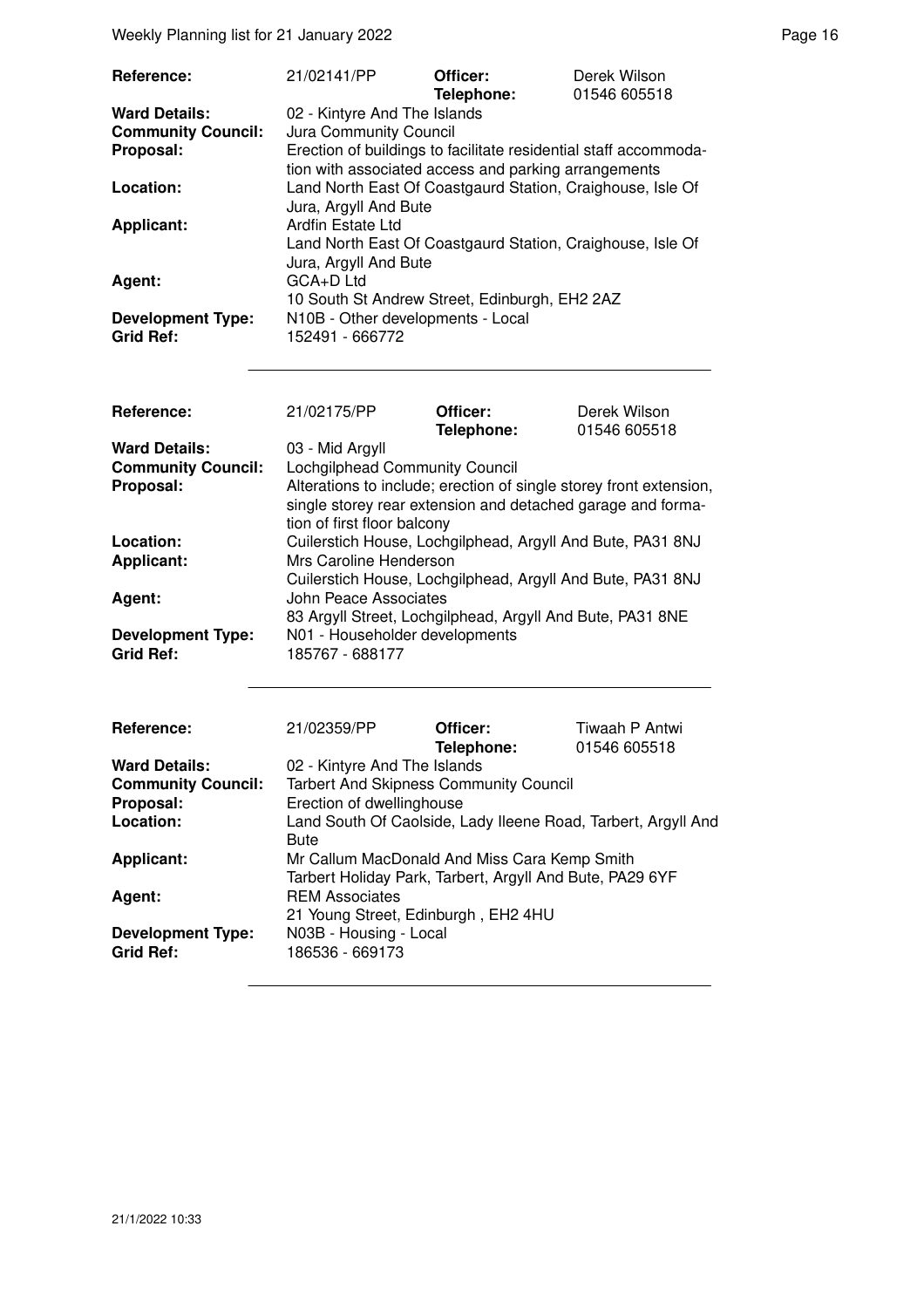Weekly Planning list for 21 January 2022 **Page 17** Neekly Planning list for 21 January 2022

| Reference:                                   | 21/02389/PP                               | Officer:<br>Telephone: | Allocated To Area Office<br>01546 605518                    |
|----------------------------------------------|-------------------------------------------|------------------------|-------------------------------------------------------------|
| <b>Ward Details:</b>                         | 02 - Kintyre And The Islands              |                        |                                                             |
| <b>Community Council:</b>                    | <b>West Kintyre Community Council</b>     |                        |                                                             |
| Proposal:                                    | link between                              |                        | Erection of dwellinghouse and garage with connecting glazed |
| Location:                                    |                                           |                        | Plot 6 Port A'Buorrain Farmhouse, Glenbarr, Argyll And Bute |
| <b>Applicant:</b>                            | Ms Samantha Jones                         |                        |                                                             |
|                                              | 24 Compton Grove, Buxton, SK17 9DW        |                        |                                                             |
| Agent:                                       | <b>Bowman Stewart</b>                     |                        |                                                             |
|                                              | And Bute, PA31 8JS                        |                        | 1 Victoria Buildings, 34 Union Street, Lochgilphead, Argyll |
| <b>Development Type:</b><br><b>Grid Ref:</b> | N03B - Housing - Local<br>166071 - 635865 |                        |                                                             |

| Reference:                                   | 21/02414/PP                                          | Officer:<br>Telephone:                                         | Tiwaah P Antwi<br>01546 605518                                    |  |
|----------------------------------------------|------------------------------------------------------|----------------------------------------------------------------|-------------------------------------------------------------------|--|
| <b>Ward Details:</b>                         | 02 - Kintyre And The Islands                         |                                                                |                                                                   |  |
| <b>Community Council:</b>                    |                                                      | <b>Tarbert And Skipness Community Council</b>                  |                                                                   |  |
| Proposal:                                    |                                                      |                                                                | Demolition of net store, erection of 4 flats and associated park- |  |
|                                              | ing                                                  |                                                                |                                                                   |  |
| Location:                                    |                                                      | Land North Of Victoria Hotel, Barmore Road, Tarbert, Argyll    |                                                                   |  |
|                                              | <b>And Bute</b>                                      |                                                                |                                                                   |  |
| <b>Applicant:</b>                            | <b>Coast Developments</b>                            |                                                                |                                                                   |  |
|                                              |                                                      | C/O West Loch Shores, West Loch, Tarbert, Argyll And Bute,     |                                                                   |  |
|                                              | <b>PA29 6YF</b>                                      |                                                                |                                                                   |  |
| Agent:                                       | N/A                                                  |                                                                |                                                                   |  |
|                                              |                                                      |                                                                |                                                                   |  |
| <b>Development Type:</b>                     | N03B - Housing - Local                               |                                                                |                                                                   |  |
| <b>Grid Ref:</b>                             | 186405 - 668769                                      |                                                                |                                                                   |  |
|                                              |                                                      |                                                                |                                                                   |  |
| Reference:                                   | 21/02415/PP                                          | Officer:                                                       | Derek Wilson                                                      |  |
|                                              |                                                      | Telephone:                                                     | 01546 605518                                                      |  |
| <b>Ward Details:</b>                         | 03 - Mid Argyll                                      |                                                                |                                                                   |  |
| <b>Community Council:</b>                    | <b>Inveraray Community Council</b>                   |                                                                |                                                                   |  |
| Proposal:                                    |                                                      | Alterations to fenestration to include; formation of new open- |                                                                   |  |
|                                              |                                                      | ings, installation of 2no dormer windows, replace 2no dormer   |                                                                   |  |
|                                              |                                                      | windows and change of use from storage and office to form      |                                                                   |  |
|                                              |                                                      | staff residential accommodation (sui-generis)                  |                                                                   |  |
| Location:                                    |                                                      | 15 Main Street East, Inveraray, Argyll And Bute, PA32 8TP      |                                                                   |  |
| <b>Applicant:</b>                            | <b>Brambles Ltd</b>                                  |                                                                |                                                                   |  |
|                                              |                                                      | 5 Main Street West, Inveraray, Argyll And Bute, PA32 8PU       |                                                                   |  |
| Agent:                                       | <b>REM Associates</b>                                |                                                                |                                                                   |  |
|                                              | 21 Young Street, Edinburgh, EH2 4HU                  |                                                                |                                                                   |  |
| <b>Development Type:</b><br><b>Grid Ref:</b> | N10B - Other developments - Local<br>209644 - 708498 |                                                                |                                                                   |  |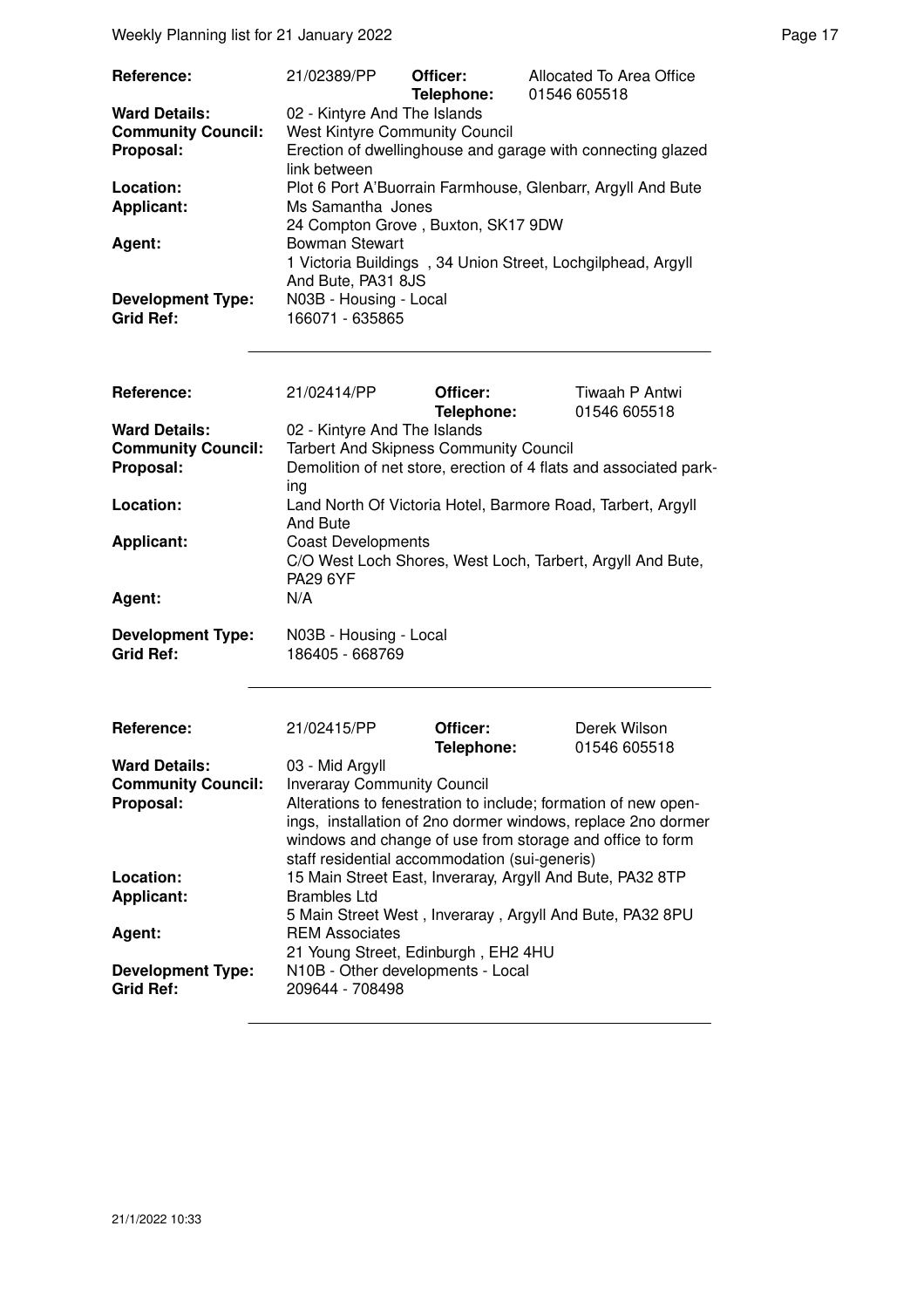Weekly Planning list for 21 January 2022 **Page 18** Page 18

| Reference:                                                     | 21/02416/LIB                                                                                                                                                                                                                                            | Officer:<br>Telephone: | Derek Wilson<br>01546 605518 |
|----------------------------------------------------------------|---------------------------------------------------------------------------------------------------------------------------------------------------------------------------------------------------------------------------------------------------------|------------------------|------------------------------|
| <b>Ward Details:</b><br><b>Community Council:</b><br>Proposal: | 03 - Mid Argyll<br><b>Inveraray Community Council</b><br>Internal and external alterations including formation of new<br>openings, installation of 2no dormer windows and replace 2no<br>dormer windows to facilitate staff accommodation (sui-generis) |                        |                              |
| Location:<br><b>Applicant:</b>                                 | 15 Main Street East, Inveraray, Argyll And Bute, PA32 8TP<br><b>Brambles Ltd</b>                                                                                                                                                                        |                        |                              |
| Agent:                                                         | 5 Main Street West, Inveraray, Argyll And Bute, PA32 8PU<br><b>REM Associates</b><br>21 Young Street, Edinburgh, EH2 4HU                                                                                                                                |                        |                              |
| <b>Development Type:</b><br><b>Grid Ref:</b>                   | N14 - Listed bldg + con area consents<br>209644 - 708498                                                                                                                                                                                                |                        |                              |

| <b>Reference:</b>                            | 21/02441/PP                                                                     | Officer:<br>Telephone: | Derek Wilson<br>01546 605518 |
|----------------------------------------------|---------------------------------------------------------------------------------|------------------------|------------------------------|
| <b>Ward Details:</b>                         | 02 - Kintyre And The Islands                                                    |                        |                              |
| <b>Community Council:</b>                    | <b>Islay Community Council</b>                                                  |                        |                              |
| Proposal:                                    | Erection of single storey rear extension                                        |                        |                              |
| Location:                                    | 2 The Dairy, Flora Street, Bowmore, Isle Of Islay, Argyll And                   |                        |                              |
|                                              | Bute, PA43 7JX                                                                  |                        |                              |
| <b>Applicant:</b>                            | Mrs M McKerrell                                                                 |                        |                              |
|                                              | Islay House, Glencruitten, Oban, Argyll And Bute, PA34 4QB                      |                        |                              |
| Agent:                                       | <b>Bruce &amp; Neil Chartered Architects</b>                                    |                        |                              |
|                                              | 26 Alexandra Place, Corran Esplanade, Oban, Argyll And Bute,<br><b>PA34 5PU</b> |                        |                              |
| <b>Development Type:</b><br><b>Grid Ref:</b> | N01 - Householder developments<br>131016 - 659710                               |                        |                              |

| <b>Reference:</b>                            | 21/02460/PP                                                    | Officer:<br>Telephone: | Tiwaah P Antwi<br>01546 605518 |
|----------------------------------------------|----------------------------------------------------------------|------------------------|--------------------------------|
| <b>Ward Details:</b>                         | 03 - Mid Argyll                                                |                        |                                |
| <b>Community Council:</b>                    | <b>Dunadd Community Council</b>                                |                        |                                |
| Proposal:                                    | Erection of 2 dwellinghouses and formation of vehicular        |                        |                                |
|                                              | accesses                                                       |                        |                                |
| Location:                                    | Land East Of 23 Barrmor View, Kilmartin, Argyll And Bute       |                        |                                |
| <b>Applicant:</b>                            | MacLeod Construction Ltd                                       |                        |                                |
|                                              | M & K Offices, Kilmory Industrial Estate, Lochgilphead, Argyll |                        |                                |
|                                              | And Bute, PA31 8RR                                             |                        |                                |
| Agent:                                       | John Peace Associates                                          |                        |                                |
|                                              | 83 Argyll Street, Lochgilphead, Argyll And Bute, PA31 8NE      |                        |                                |
| <b>Development Type:</b><br><b>Grid Ref:</b> | N03B - Housing - Local<br>183610 - 699060                      |                        |                                |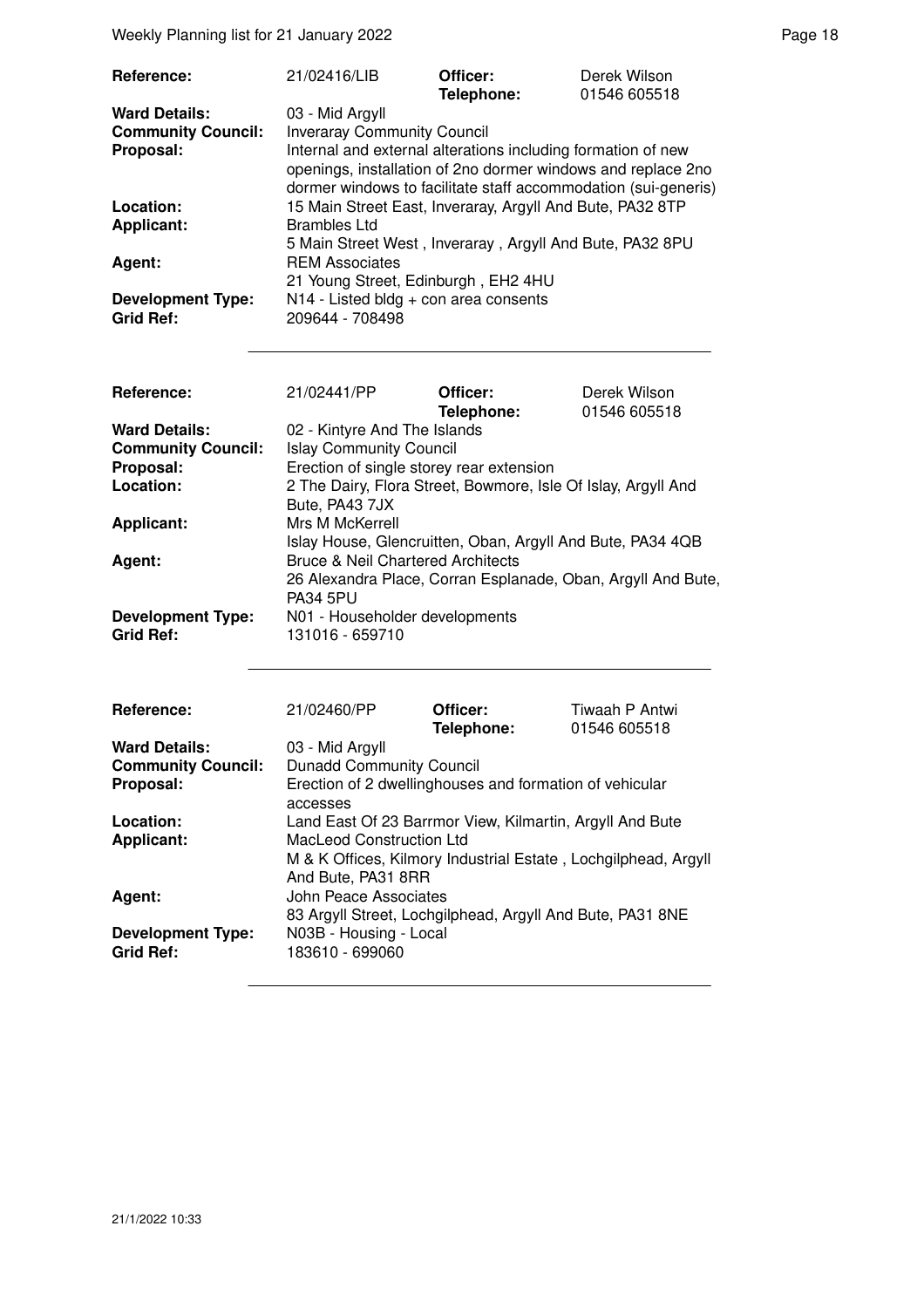Weekly Planning list for 21 January 2022 **Page 19** Neekly Planning list for 21 January 2022

| Reference:                | 21/02465/PP                                               | Officer:<br>Telephone: | Allocated To Area Office<br>01546 605518                     |
|---------------------------|-----------------------------------------------------------|------------------------|--------------------------------------------------------------|
| <b>Ward Details:</b>      | 02 - Kintyre And The Islands                              |                        |                                                              |
| <b>Community Council:</b> | <b>Gigha Community Council</b>                            |                        |                                                              |
| Proposal:                 |                                                           |                        | Erection of dwellinghouse, formation of vehicular access and |
|                           | installation of a private wastewater treatment plant      |                        |                                                              |
| Location:                 | Land North Of 1 Ardminish, Isle Of Gigha, Argyll And Bute |                        |                                                              |
| <b>Applicant:</b>         | Mr & Mrs Adam & Lisa Murphy                               |                        |                                                              |
|                           |                                                           |                        | Land North Of 1 Ardminish, Isle Of Gigha, Argyll And Bute    |
| Agent:                    | <b>MH Planning Associates</b>                             |                        |                                                              |
|                           |                                                           |                        | 63 West Princes Street, Helensburgh, Argyll And Bute, G84    |
|                           | 8BN                                                       |                        |                                                              |
| <b>Development Type:</b>  | N03B - Housing - Local                                    |                        |                                                              |
| <b>Grid Ref:</b>          | 164889 - 648584                                           |                        |                                                              |

| Reference:                                   | 21/02469/PP                                                                             | Officer:<br>Telephone: | Allocated To Area Office<br>01546 605518 |
|----------------------------------------------|-----------------------------------------------------------------------------------------|------------------------|------------------------------------------|
| <b>Ward Details:</b>                         | 03 - Mid Argyll                                                                         |                        |                                          |
| <b>Community Council:</b>                    | <b>Dunadd Community Council</b>                                                         |                        |                                          |
| Proposal:                                    | Demolition of existing porch, erection of replacement porch and<br>formation of decking |                        |                                          |
| Location:                                    | 1 Finnish Houses, Ford, Lochgilphead, Argyll And Bute, PA31<br>8RH                      |                        |                                          |
| <b>Applicant:</b>                            | Mr John Stewart                                                                         |                        |                                          |
|                                              | 1 Finnish Houses, Ford, Lochgilphead, Argyll And Bute, PA31<br>8RH                      |                        |                                          |
| Agent:                                       | Architectural Illustration                                                              |                        |                                          |
|                                              | Lunga Mill, Lochgilphead, Argyll And Bute, PA31 8UU                                     |                        |                                          |
| <b>Development Type:</b><br><b>Grid Ref:</b> | N01 - Householder developments<br>186833 - 703715                                       |                        |                                          |

| <b>Reference:</b>         | 21/02474/PP                                             | Officer:<br>Telephone: | Tiwaah P Antwi<br>01546 605518                              |
|---------------------------|---------------------------------------------------------|------------------------|-------------------------------------------------------------|
| <b>Ward Details:</b>      | 03 - Mid Argyll                                         |                        |                                                             |
| <b>Community Council:</b> | Lochgilphead Community Council                          |                        |                                                             |
| Proposal:                 | Installation of metal flue (retrospective)              |                        |                                                             |
| Location:                 |                                                         |                        | Old School House, Cairnbaan, Lochgilphead, Argyll And Bute, |
|                           | <b>PA31 8SQ</b>                                         |                        |                                                             |
| <b>Applicant:</b>         | Mrs Morag-Anne Girvan                                   |                        |                                                             |
|                           | 3 Allander Drive, Torrance, G64 1LA                     |                        |                                                             |
| Agent:                    | Jacqueline Forbes Consulting                            |                        |                                                             |
|                           | Dunellen, 36 Brackenbrae Avenue, Bishopbriggs, Glasgow, |                        |                                                             |
|                           | G64 2BW                                                 |                        |                                                             |
| <b>Development Type:</b>  | N01 - Householder developments                          |                        |                                                             |
| <b>Grid Ref:</b>          | 183216 - 690799                                         |                        |                                                             |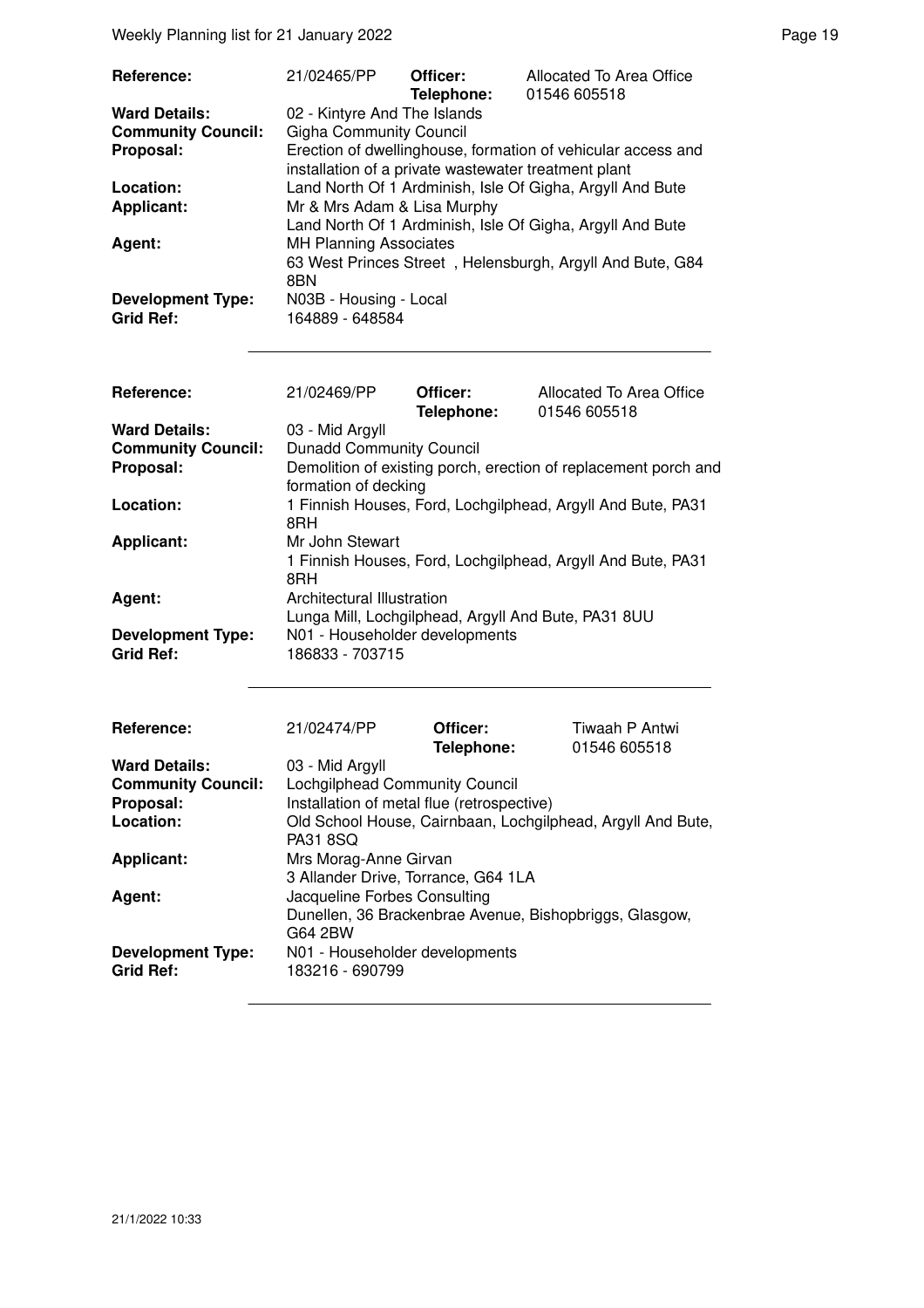Weekly Planning list for 21 January 2022 **Page 20** and the US of the Page 20 and the Page 20

| Reference:                                   | 21/02532/PP                                                                                                                            | Officer:<br>Telephone: | <b>Fleur Rothwell</b><br>01546 605518 |  |
|----------------------------------------------|----------------------------------------------------------------------------------------------------------------------------------------|------------------------|---------------------------------------|--|
| <b>Ward Details:</b>                         | 01 - South Kintyre                                                                                                                     |                        |                                       |  |
| <b>Community Council:</b>                    | <b>Campbeltown Community Council</b>                                                                                                   |                        |                                       |  |
| Proposal:                                    | Change of use from bank to internet sales hub including alter-<br>ations to access and boundary wall and erection of boundary<br>fence |                        |                                       |  |
| Location:                                    | Former TSB Bank, 15 Bolgam Street, Campbeltown, Argyll And<br>Bute, PA28 6HZ                                                           |                        |                                       |  |
| <b>Applicant:</b>                            | J And A Mitchell And Co Ltd<br>Springbank Distillery, Well Close, Campbeltown, Argyll And<br>Bute, PA28 6EX                            |                        |                                       |  |
| Agent:                                       | A McDougall<br>117 Sound Of Kintyre, Machrihanish, Campbeltown, Argyll<br>And Bute, PA28 6GA                                           |                        |                                       |  |
| <b>Development Type:</b><br><b>Grid Ref:</b> | N10B - Other developments - Local<br>171940 - 620463                                                                                   |                        |                                       |  |

| Reference:                                   | 21/02615/PP                                                                                                    | Officer:<br>Telephone: | Derek Wilson<br>01546 605518 |
|----------------------------------------------|----------------------------------------------------------------------------------------------------------------|------------------------|------------------------------|
| <b>Ward Details:</b>                         | 02 - Kintyre And The Islands                                                                                   |                        |                              |
| <b>Community Council:</b>                    | <b>Colonsay Community Council</b>                                                                              |                        |                              |
| Proposal:                                    | Erection of timber framed chough shelter to encourage roosting<br>birds                                        |                        |                              |
| Location:                                    | Oronsay Farm, Isle Of Colonsay, Isle Of Oronsay, Argyll And<br>Bute, PA61 7YS                                  |                        |                              |
| <b>Applicant:</b>                            | Mr Allan Robertson<br>Scotland Headquarters, 2 Lochside View, Edinburgh Park,<br>Edinburgh, Scotland, EH12 9DH |                        |                              |
| Agent:                                       | N/A                                                                                                            |                        |                              |
| <b>Development Type:</b><br><b>Grid Ref:</b> | N10B - Other developments - Local<br>134933 - 688889                                                           |                        |                              |

| Reference:                | 21/02699/PP                                                  | Officer:   | Tiwaah P Antwi                                              |
|---------------------------|--------------------------------------------------------------|------------|-------------------------------------------------------------|
|                           |                                                              | Telephone: | 01546 605518                                                |
| <b>Ward Details:</b>      | 03 - Mid Argyll                                              |            |                                                             |
| <b>Community Council:</b> | <b>Dunadd Community Council</b>                              |            |                                                             |
| Proposal:                 | Erection of extensions to dwellinghouse                      |            |                                                             |
| Location:                 | Kilbride Farm, Kilmichael Glassary, Lochgilphead, Argyll And |            |                                                             |
|                           | Bute, PA31 8QE                                               |            |                                                             |
| <b>Applicant:</b>         | Mr Graham Tweed                                              |            |                                                             |
|                           |                                                              |            | Kilbride Farm, Rhudle Glen, Kilmichael Glassary, Argyll And |
|                           | Bute, PA31 8QE                                               |            |                                                             |
| Agent:                    | <b>Bowman Stewart</b>                                        |            |                                                             |
|                           | 1 Victoria Buildings, 34 Union Street, Lochgilphead, Argyll  |            |                                                             |
|                           | And Bute, PA31 8JS                                           |            |                                                             |
| <b>Development Type:</b>  | N01 - Householder developments                               |            |                                                             |
| <b>Grid Ref:</b>          | 185285 - 696521                                              |            |                                                             |
|                           |                                                              |            |                                                             |